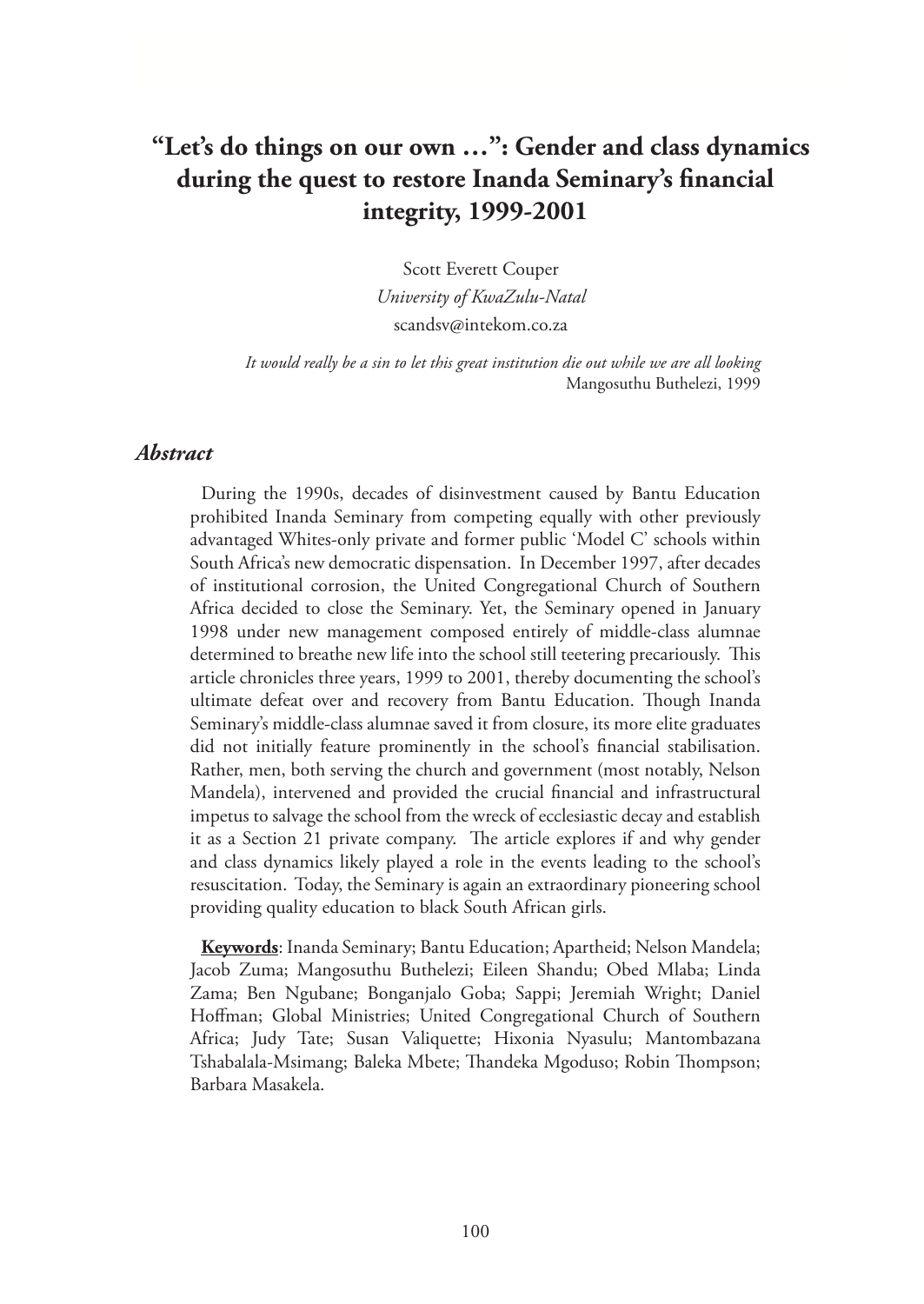### **Introduction**

Inanda Seminary, founded in 1869 by the Congregationalist American Board of Commissioners for Foreign Missions, is an iconic school with a long and prestigious legacy. The Seminary produced pioneering women who, in partnership with their menfolk, substantively influenced events in southern Africa. For example, Nokutela Dube (first wife of John Dube), Dalita and Lucy Isaac (sisters of Pixley Isaka ka Seme), Anna Ntuli (wife of Alfred Mangena), Nokukhanya and Thandeka Luthuli (wife and daughter of Albert Luthuli, respectively), Edith Yengwa (wife of Masabalala Yengwa) and Bongekile Dlomo (wife of Albert Dlomo) all attended the Seminary. Many pioneering Seminary alumnae (affectionately known as "Old Girls") claim prestigious accomplishments without being historiographically overshadowed by men with whom they may have been partnered.<sup>1</sup> For example, Evelyn Goba (first black female certified educator in Natal), Sibusisiwe Makhanya (first black female certified social worker), Bertha Mkhize (Treason Trial accused), Mavis Mbambo (first black female qualified doctor), Mate Mfusi (first black female to be buried with full military honours), Dr Mantombazana Tshabalala-Msimang (deputy minister of justice and minister of health), Baleka Mbete (deputy president of South Africa and speaker of the national parliament), Nozizwe Madlala-Routledge (deputy minister of defence and health), Nonkululeko Nyembezi-Heita (corporate mogul), Hixonia Nyasulu (board member of numerous blue chip companies), Thandeka Mgoduso (co-founder with Nyasulu of an investment firm, Ayavuna Women's Investments), Thandi Orleyn (national director of the Commission for Conciliation, Mediation and Arbitration, CCMA), Nozipho Mxakato-Diseko (ambassador to Slovenia, Croatia, Austria and the United Nations), Barbara Masakela (ambassador to France and the United States of America and director of Standard Bank) and Nombulelo Magula (first black female to become the head of Medicine at University of KwaZulu-Natal's Nelson Mandela School of Medicine in Durban), to highlight just a sample, all attended the Seminary.

In December 1997, the United Congregational Church of Southern Africa (UCCSA) decided to close Inanda Seminary, and thus dissolve the Governing Council, due to profound institutional decay. Esther Sangweni, recalled

<sup>1</sup> Inanda Seminary produces so many prominent alumnae that often some in high positions are inaccurately credited with being products of the school. For example, former minister of the national parliament and author Ellen Khuzwayo and former Free State premier Ivy Matsepe-Casaburri only taught at the school from 1961 to 1963. T Masemola, "Old Girls rally to save their school", newspaper unknown, date unknown (likely 1999).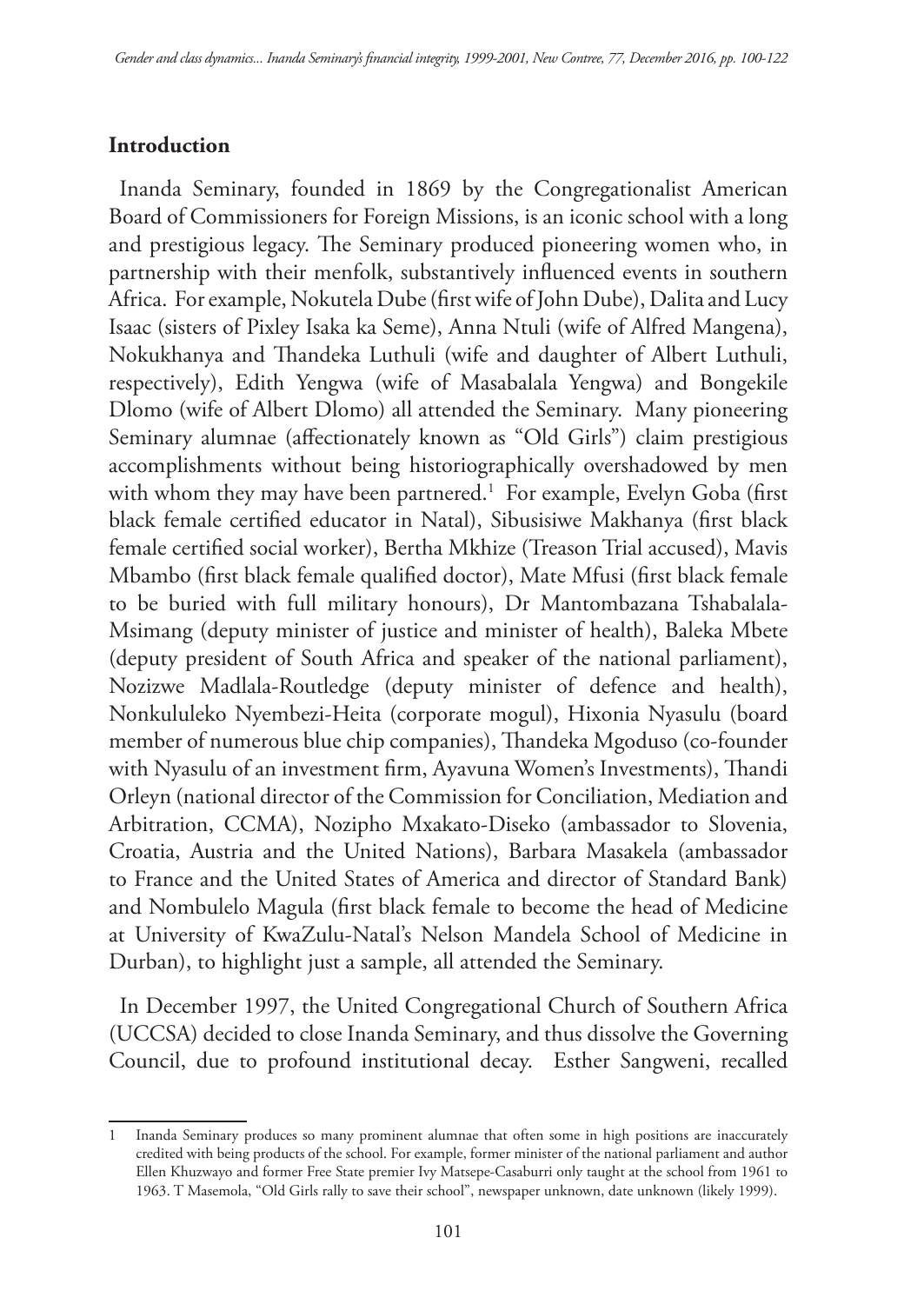in 2009 the 1997 events that occurred while she was chair of the Inanda Seminary Old Girls Association (ISOGA):2

Yeah, in 1997 the church decided to abandon the school. I heard […] the story has changed – I don't know who has changed the story. [Laughs] The school was, in fact, closed. They closed the school in 1997, the church. Now, with the departure of the missionaries in the early 1970s, the funding from the church in America dwindled, and as a result of that the school – the buildings, and everything else – deteriorated, to the extent that the school couldn't be sustained any more. The church in South Africa didn't pay any money to the school. I mean, over 100 years, the school had been sustained by the mission church in America. And I don't think the church in South Africa had really committed itself to supporting our school. I think that's a fact.

Yet, the school re-opened in January 1998 by a new entity, the Board of Governors (BoG), composed of alumnae (known as the "Committee of Ten" or, later, the "Power of Ten") who galvanised support for the school's survival and volunteered selflessly to macro and micro-manage it. Notably, the women who composed the Power of Ten were all working and middle-class, almost exclusively active and retired educators and nurses.<sup>3</sup> They were, distinctly, not the prominent political "elite" who in the early years of South Africa's modern democratic dispensation returned from exile triumphantly to take-up political positions of power, prestige and responsibility (for example, Barbara Masakela, Mantombazana Tshabalala-Msimang and Baleka Mbete). Neither were the women who intervened in the crisis management of the school the prominent economic elite (for example, Nonkululeku Nyembezi-Heita, Hixonia Nyasulu and Thandeka Mgoduso). Understandably, it was humble passionate working middle-class women, who were closer to the grassroots, that knew of the Seminary's impending closure and sacrificed their time and energy to save it in 1998.

During 1998, middle-class rather than elite alumnae featured as the catalysts in the initial rescue of Inanda Seminary from closure. Furthermore, during 1999-2001, primarily men, not women, from the ecclesiastic and the political realms, provided the crucial financial interventions that ultimately transferred the school from "critical care" to "stable". Today, the school thrives and soars,

<sup>2</sup> Inanda Seminary Archive (ISA) at the Lucy Lindley Interpretive Centre, Inanda Seminary Oral History Project (ISOHP), interview, Esther Sangweni, by Meghan Healy-Clancy in Durban, 12 March 2009, p. 8 (available at http://scholar.harvard.edu/files/mehealy/files/sangweni.pdf?m=1360071229, as accessed on 27 July 2016).

<sup>3</sup> Esther Sangweni (chair and educator), Doris Gogela (educator), Thelma Ngidi (community worker), Zamakhosi Mpanza (educator), June-Rose Mazibuko (nursing sister and Sangweni's sibling), Glenrose Nzimande (educator), Gloria Sosibo (nursing sister), Florence Madlala (treasurer and nursing sister), Bongekile Dlomo (nursing sister) and Nora Moerane (educator).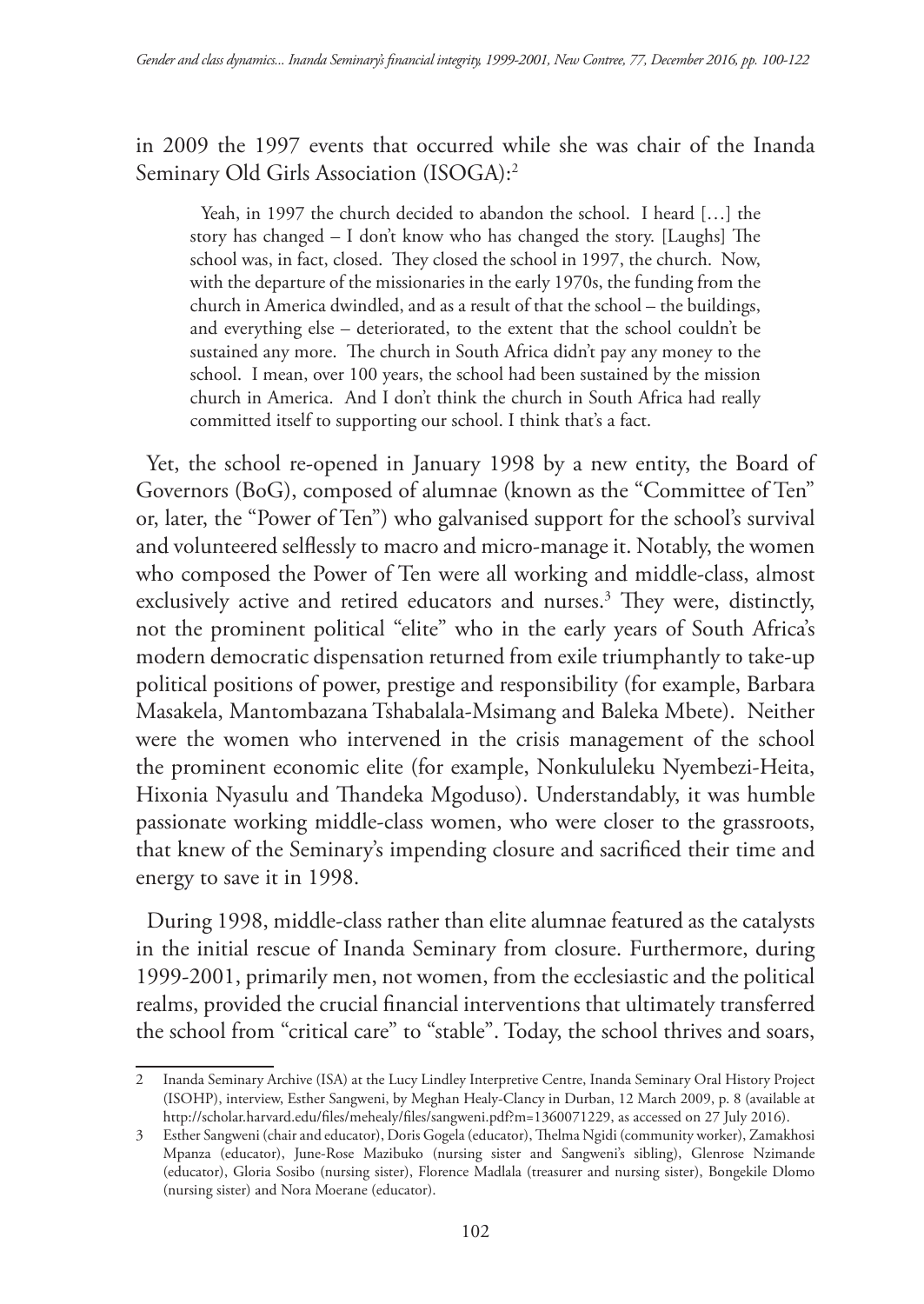like a mythical phoenix from the ashes. First, this article attempts to chronical the appeals made by the Old Girls in 1999 to all who would listen. Second, this article suggests reasons why it was predominantly men, rather than the Seminary's female graduates, who made the vital financial interventions enabling the school to be viable in the medium to long-term following its initial resuscitation in 1998. Third, this article highlights some of the "cultural" cleavages that may have caused the middle-class Old Girls to fail to obtain the support of their more elite sisters from 1999 to 2001.

Inanda Seminary's 1999-2001 history is thus far undocumented. One-time teacher at the school, Agnes Wood, wrote a centenary text, *Shine where you are*, chronicling the first one-hundred years of the school's existence (1869- 1969).<sup>4</sup> Perhaps the most authoritative text on the Seminary is Meghan Healy-Clancy's academic *A world of their own: A history of South African women's education*. 5 This text is analytically erudite, but as a chronical of events it is insufficient. It is understandable that Healy-Clancy's text would be insufficient to reflect on the Seminary's 1999-2001 years, for her text is distinctly a social history, and a social history on, as the title suggests, all of women's education in South Africa (using the school as a microcosm for her larger theses). Healy-Clancy's text focuses on the early years of the Seminary, concludes with 1997 and understandably only provides rudimentary information on the school's most recent history in an epilogue.6 Numerous articles have been published on the Seminary's history in various academic journals, but none document the events from 1999 to 2001 – a crucial period in the school's financial escape from closure.7 Even the Seminary's annually published yearbook, *Ezakwamaedwards*, sheds little light on these important years. First, the yearbooks understandably focus on student affairs, not management or finances. Second, during the years in question the Seminary published the yearbooks sporadically due to a shortage of funds and the unavailability of an able and willing editor.8

<sup>4</sup> A Wood, *Shine where you are: A (centenary) history of Inanda Seminary, 1869-1969* (Alice, Lovedale Press, 1972).

<sup>5</sup> M Healy-Clancy, *A world of their own: A history of South African women's education* (Pietermaritzburg, University of KwaZulu-Natal Press, 2013).

<sup>6</sup> M Healy-Clancy, *A world of their own...,* pp. 193-199.

<sup>7</sup> These published journal articles are cited throughout this article.

<sup>8</sup> The school did not publish yearbooks from 1996-1998. The school published a yearbook in respectively 1999, 2000 and 2001.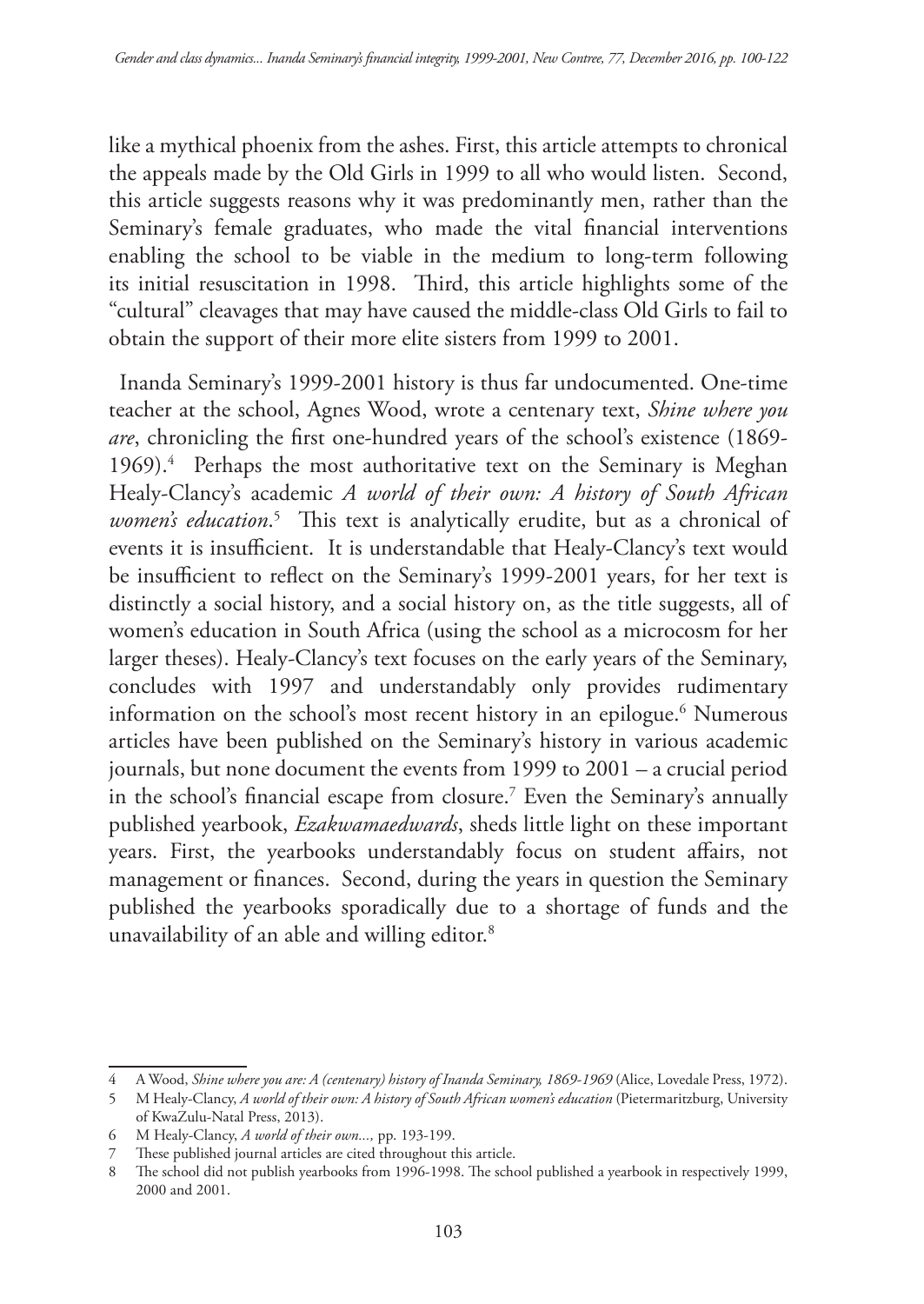## **The demise of a once great historic mission school**

The 1948 election of the white supremacist National Party paved the road for the implementation of Bantu Education. The National Party soon legislated strict policies of segregation, namely, Apartheid. One of Apartheid's key components enforced inferior education, appropriate only for circumscribed roles in society, for people of colour. In order to diminish educational quality for the black majority, Bantu Education intended to thoroughly phase-out what little quality education existed for them at the time. Mission societies throughout southern Africa arguably established as many schools as they did churches and thus provided much, if not all, of the quality education afforded to the country's black majority. Proponents of Bantu Education targeted Inanda Seminary and other schools of its ilk to be shorn, if not uprooted (closed) like its sibling school Adams College in 1957.9

Inanda Seminary's positive legacy was so deeply rooted, it took many years for Apartheid legislation to deplete the school's financial and human resources substantively enough to wound. Beginning in 1954, Bantu Education financially limited the Seminary by gradually decreasing its state subsidy, ending it completely in 1957.<sup>10</sup> In addition, the state prohibited the school from charging tuition. To compensate for these two substantive financial restrictions, the American Board increased its financial subsidy to the school. During the 1960s, under the impressive leadership of the redoubtable principal from 1939-1969, Dr Lavinia Scott, the school maintained high standards. In addition, the presence of black South African staff and students well educated and trained in the pre-Apartheid (1948) era delayed the school's suffering.

Inanda Seminary's ability to insulate itself from Bantu Education during the 1960s proved temporary. Beginning in the 1970s, an increasing number of the Seminary's incoming students and black staff received an education adversely affected by Bantu Education.<sup>11</sup> Due to Bantu Education's emphasis on indigenous language as the medium of instruction, many incoming

<sup>9</sup> Today, Adams College (like the Ohlange Institute) is a co-educational public school and is not the same Adams College that was founded by American Board missionaries and closed in 1957. On the other hand, despite Inanda Seminary's 1997 closure, the Seminary remains, since its founding, a private Christian boarding school associated with the institutional descendent of its American Board founders (Global Ministries). South African Government News, "Adams College revamp a lasting legacy for 'born frees'", 27 July 2016 (available at http://www.sanews.gov. za/south-africa/adams-college-revamp-lasting-legacy-born-frees, as accessed on 9 August 2016).

<sup>10</sup> S Couper, "Fearing for its future: Bantu education's threat of closure to Inanda Seminary", *Journal of Gender & Religion in Africa*, 17(1), July 2011, pp. 74-95.

<sup>11</sup> S Couper, "'What am I fit for?': Negative manifestations of Bantu Education at Inanda Seminary during the 1970s", *Prism: A Theological Forum of the United Church of Christ*, 25(1), 2011, pp. 99-125.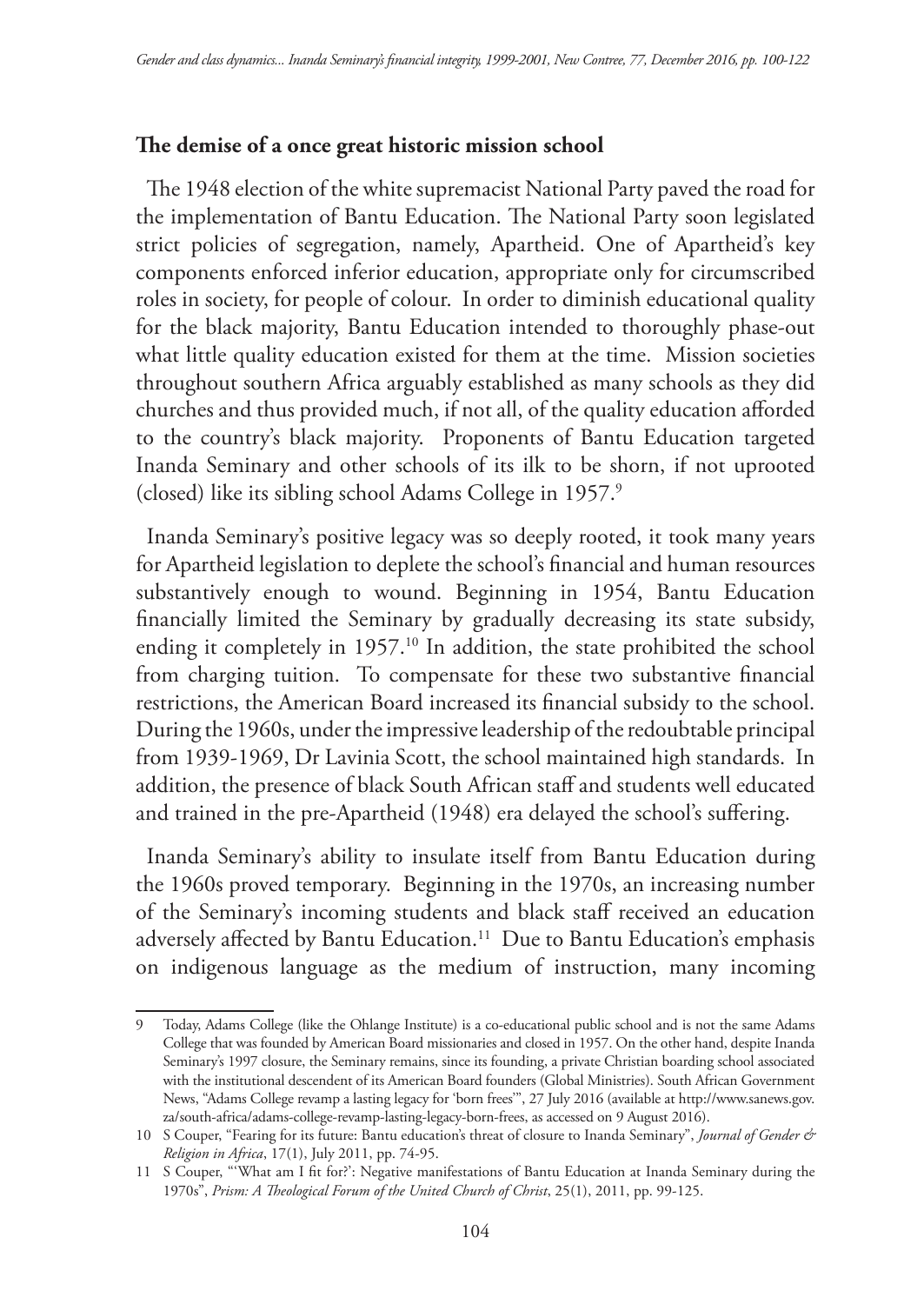students possessed limited English. After twenty years of inferior education, often staff had neither the advanced qualifications nor experience to effectively administer a school. Also beginning in the mid-1970s, missiological decolonisation transferred leadership and ownership of the Seminary from the well-resourced and equipped "sending church" in the United States of America (United Church of Christ, UCC) to the poorly-resourced and under-equipped indigenous church in southern Africa (UCCSA), effectively rendering the Seminary increasingly financially orphaned by the church.<sup>12</sup>

During the 1980s, institutional decay took root at Inanda Seminary. Ironically, the repeal of Bantu Education and the demise of "petty" Apartheid laws such as segregation of schools during the mid and late-1980s collapsed what little monopoly the Seminary still possessed on the provision of quality education for black girls (in comparison with other schools for blacks, especially in the townships).<sup>13</sup> The school could no longer compete with historically better funded former Whites-only private and former Model C (public) institutions and its most resourced and brightest students began attending those better equipped schools in the suburbs of Durban and Johannesburg.<sup>14</sup> Complicating the financial and personnel limitations, Apartheid's social landscaping rendered the "depressed informal settlement" in which the Seminary was located a cauldron of poverty, violence, student strikes and political unrest that added external to internal dysfunction.<sup>15</sup>

During the 1990s, the UCCSA, through Inanda Seminary's Governing Council, tried to administer the school by "remote control".16 Institutional decay, fraud and maladministration became prevalent. By 1997, the cumulative damage caused by Bantu Education and internal dysfunction had diminished the school, but its roots were so deep that it survived due to the rehabilitative efforts of its alumnae who in 1998 transferred "control" of the school from the UCCSA to themselves, in time, forming a Section 21 company (Inanda Seminary Education and Development Institute) and managed it as an

<sup>12</sup> S Couper, "'What am I fit for?'...", *Prism* 25(1), 2011, p. 104; M Healy-Clancy, *A world of their own...*, p. 189.

<sup>13</sup> S Couper, "'…it is clear something is wrong here!': Inanda Seminary's continued survival during the 1980s", *Historia*, 58(1), May 2013, pp. 74-105.

<sup>14</sup> M Healy-Clancy, *A world of their own...*, p. 188.

<sup>15</sup> C Hlongwa, "A R1 million pledge rescues Inanda seminary from death", *City Press*, 15 August, 1999; S Couper, "'…it is clear something is wrong here!', *Historia*, 58(1), May 2013, p. 82; M Healy-Clancy, *A world of their own...*, p. 188.

<sup>16</sup> S Couper, "'Where men fail, women take over': Inanda seminary's rescue by its own", *South African Historical Journal,* 67(1), 2015, pp. 1-31.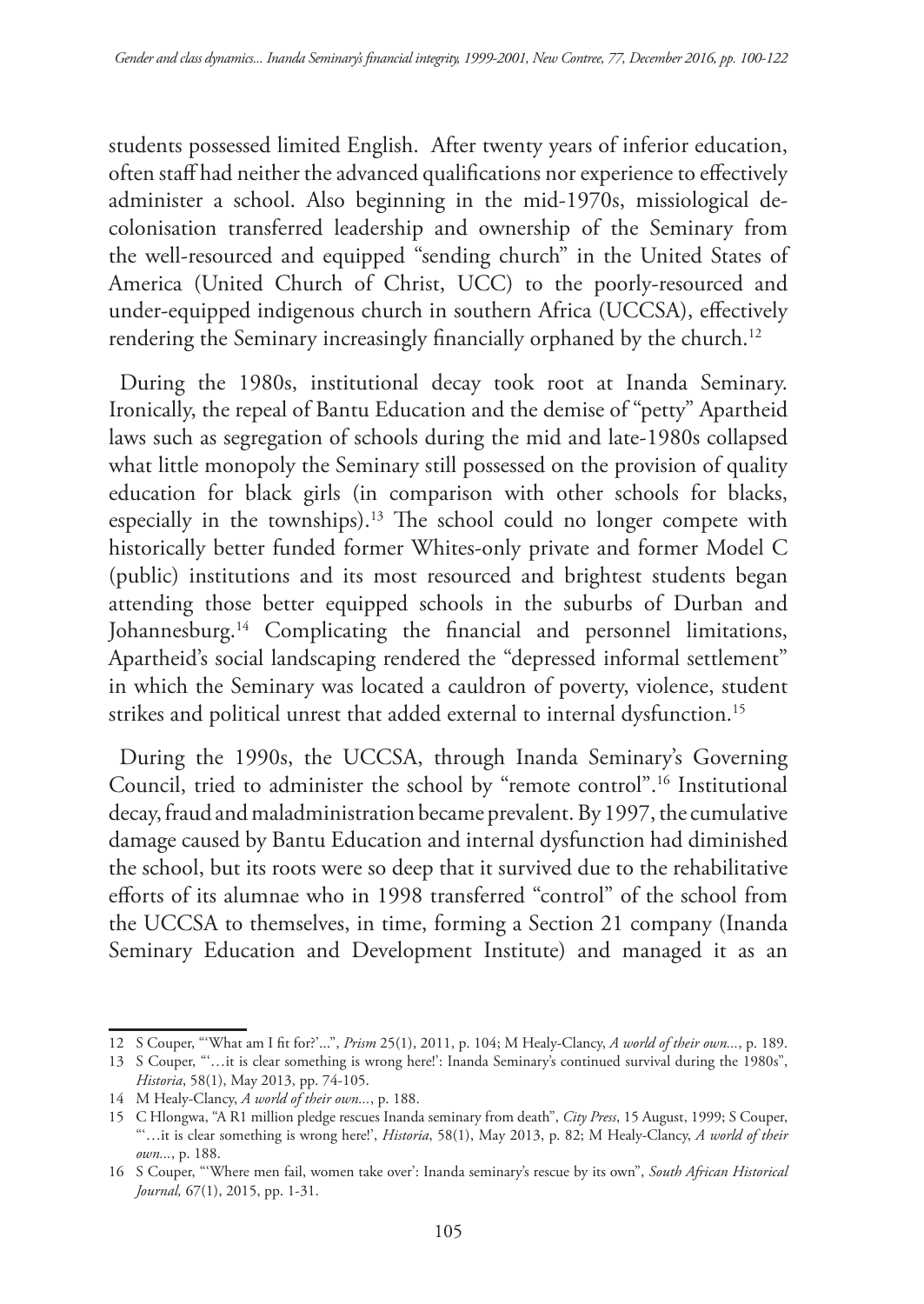independent school.17 The working and middle-class Power of Ten sought the personal support of more "connected" elite, such as Ivy-Matsepe-Casaburri (then Free State premier) and Baleka Mbete (then deputy speaker of the national parliament).18 However, as this article highlights, the promised personal support from the more politically and economically empowered Old Girls did not actually materialise. After 1990, many exiled Seminary alumnae returned to South Africa, but their focus understandably became creating a new national democratic dispensation and their own vocations and portfolios and not necessarily the rejuvenation of their *alma mater*.

The Power of Ten spent much of 1998 fighting pitched legal battles with staff and unions in a Herculean effort to claim back the legacy and ethos that the school had all but lost. 1999 began with hope for the future after the Power of Ten learned that the 1998 matriculation students earned a 100 per cent pass rate with 16 exemptions (Bachelor's passes or university entrances) and two school leaving certificates, the best results in the area. Despite the chaos of the UCCSA's withdrawal, the school closing in 1997 and the monumental efforts to reconstitute the school in 1998, the school managed to educate. Nonetheless, time to celebrate was short; 1999 would prove to be as difficult as 1998.19 The political battle to keep the school open was won, but the economic battle to keep it financially viable was very much in doubt.

#### **A parade of dignitaries: 1999**

Much advocacy began by the Power of Ten in 1998 finally benefited the Seminary in 1999. In an effort to raise funds for the school, the BoG resorted to soliciting those with whom they had connections, and those connections went to the very top of South Africa's political and financial elite.<sup>20</sup> Throughout 1999, politically well-connected people visited and promised assistance to the school.21 In the near future, the visits would be the seeds that financially stabilised the Seminary.

<sup>17</sup> S Couper, Manuscript, "'The ties that bind': The wider church's renegotiated relationships with Inanda Seminary from 1998-2000", *Journal of Gender & Religion in Africa* (publication pending); M Healy-Clancy, *A world of their own...*, p. 193.

<sup>18</sup> M Healy-Clancy, *A world of their own…*, p. 193.

<sup>19</sup> Editorial, "Save the Seminary", *Daily News*, 26 May 1999.

<sup>20</sup> The BoG includes the Power of Ten, but is not exclusive of others who are not alumnae.

<sup>21</sup> ISA, G Zimu, "Principal's report", *Ezakwamahedwards*, 1999, p. 2.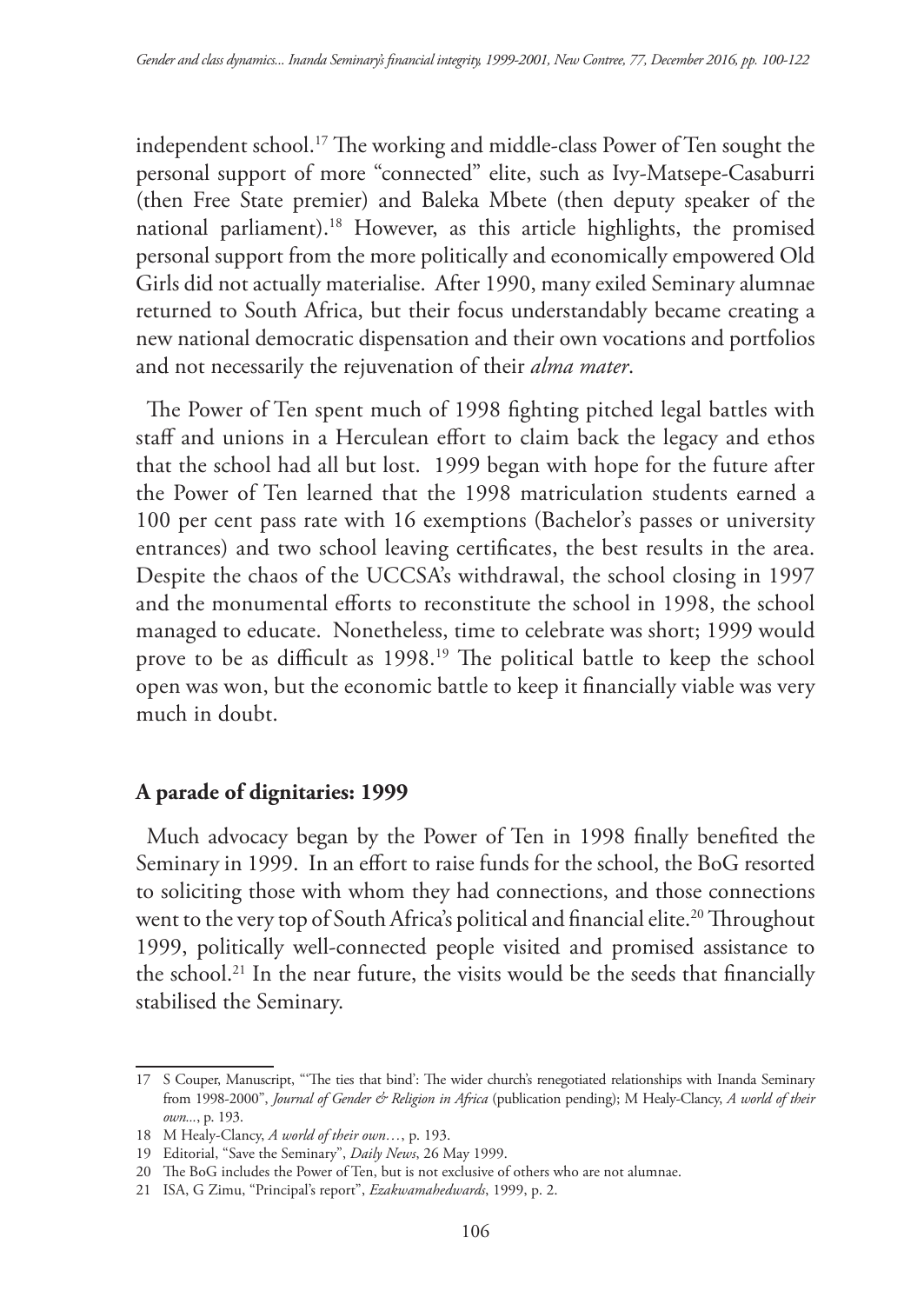The most valuable visits were those of Eileen kaNkosi Shandu (member of the provincial Executive Council for Education and Culture in KwaZulu-Natal), the Reverend Dr Bonganjalo Goba (vice-chancellor of ML Sultan Technikon and former chairperson of the UCCSA and former Africa executive for the United Church Board for World Ministries), the Reverend Dr Daniel Hoffman (Africa executive for Global Ministries, GM), Dr Ben Ngubane (national minister of Arts and Culture), Chief Mangosuthu Buthelezi (national minister of Home Affairs), Jacob Zuma (national deputy president) and Nelson Mandela (former national president).<sup>22</sup> These and other dignitaries served as catalysts for the school's rejuvenation that would come to full fruition after 2003. With the exception of Eileen Shandu, all of the BoG's key supporters itemised were men and thus not alumnae of the school.

On 10 February 1999 and again on 28 February during Inanda Seminary's 130<sup>th</sup> birthday celebrations and later in March, Old Girl, and 1964 head prefect and "Red Letter Bible" recipient (for character, service and influence) Eileen Shandu visited.23 Shandu was an Inkatha Freedom Party (IFP) provincial member of Executive Council (MEC) in 1999. As the keynote speaker at the school's 130<sup>th</sup> anniversary of its founding, Shandu concluded:<sup>24</sup>

The period 1869-1999 is indeed a long period. The Seminary has stood its ground during this time. It has survived many governments. Many a weather of this life have tried our Inanda Seminary in many ways, but it came up tops. It is my duty as the Minister of Education and Culture in the Province to congratulate Mrs S'bongile Esther Sangweni uMaCele and the Board of Governors for the bold steps they have taken to give the Seminary a new life line.

Shandu's visits held out the prospect of the school receiving a grant-in-aid from the government; earlier in November 1998, the Seminary applied for, what amounted to, a subsidy.<sup>25</sup> Shandu stated that "[The] Seminary needs to receive the same attention from government as public schools do. Money was available for use by any school that requests it [sic]".<sup>26</sup> Shandu referred the matter to Frank Ingram and Ulundi processed the application. By the end of

<sup>22</sup> Global Ministries is the successor mission instrumentality of the United Church Board for World Ministries (UCBWM) after the United Church of Christ and the Christian Church/Disciples of Christ united to conduct mission work abroad.

<sup>23</sup> ISA, Personalities Files, Eileen kaNkosi Shandu.

<sup>24</sup> ISA, Events, 1999, "Speech by Ms EEN kaNkosi Shandu, minister of education, culture, sports recreation and youth affairs in the province of KwaZulu-Natal at the 130<sup>th</sup> birthday celebration of Inanda Seminary", 28 February 1999, p. 6.

<sup>25</sup> ISA, Board of Governors Correspondences (BoGC), 1999, Correspondence: HJ de Bruin/E Sangweni, 8 February 1999. 26 ISA, Board of Governors Meetings (BoGM), "Minutes of BoG", 18 April 1999, p. 2.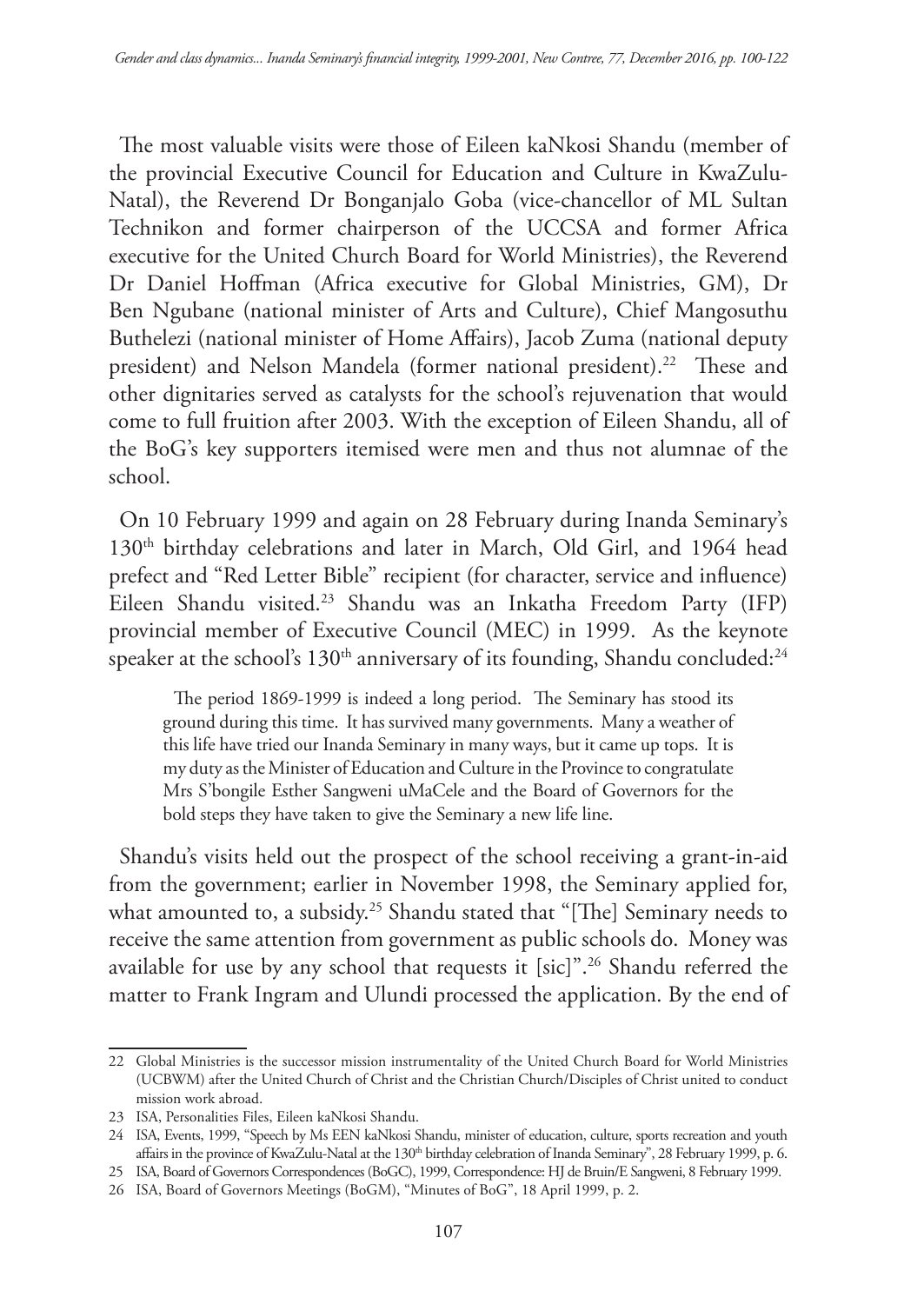March 1999, the grant-in-aid still had not been approved. The failure to receive the grant-in-aid placed the school in a desperate situation. Enrolment was down, expenses were up and teachers' salaries could not be paid. The treasurer of the KwaZulu-Natal Region of the UCCSA and member of the Seminary's Governing Council as late as 1997, the Reverend Robin Thompson, agreed to serve as a promissory for the school and lend the Seminary Rand 200 000 to pay staff salaries.<sup>27</sup> Shandu's visits in February and March 1999 bore fruit when the grant-in-aid of Rand 72 000 per term, or Rand 288 000 per year, was approved by June.<sup>28</sup>

On 17 February 1999, Bonganjalo Goba visited with Daniel Hoffman of GM. During the meeting, the BoG presented Hoffman and Goba with Inanda Seminary's profile, prospectus, mission statement, policy guidelines, financial reports (the first time in many years, according to Goba and Hoffman) and academic staff contracts. The BoG demonstrated their ambition to resurrect the school. Hoffman and Goba expressed their approval with the progress made: "They could not contain their amazement at the faith, loyalty and honesty of the Old Girls". The Old Girls presented the school's finances as most pressing. Hoffman expressed concern that the UCCSA was not expeditiously forwarding funds from GM to the school and decided that "it had now become necessary that he deal with Inanda Seminary direct from now on". The Seminary's treasurer, Florence Madlala, reassured Hoffman that the school obtained a special savings account for all donations received from GM and retained a "renowned" auditor.<sup>29</sup>

Bonganjalo Goba and Daniel Hoffman's meeting closed with Hoffman's proposal to appoint a chaplain to Inanda Seminary, a means by which to offer financial assistance "in kind", in the immediate. GM preferred to donate personnel, rather than money. As Hoffman communicated in March 1999, GM had ceased including the Seminary in the budget while the school was administered by the UCCSA and its Governing Council and funds could not be forthcoming in the forecasted budget until 2001.30 Hoffman initially made this chaplaincy proposal in January 1999 after the BoG made in 1998 direct request for one to GM.<sup>31</sup> Hoffman related that the proposed chaplain

<sup>27</sup> ISA, BoGM, "Minutes of BoG", 26 March 1999, item 6.1, p. 6.

<sup>28</sup> ISA, BoGM, "Meeting of the BoG", 13 June 1999, item 6.4, p. 4.

<sup>29</sup> ISA, BoGM, 1999, "Minutes of the meeting between the BoG, school's fundraiser, Hoffman and Goba", 19 February 1999, p. 2.

<sup>30</sup> ISA, BoGM, "Minutes of the BoG", 26 March 1999, item 6.1, p. 6.

<sup>31</sup> ISA, BoGC, 1999, Daniel Hoffman to Thelma Ngidi, 15 January 1999.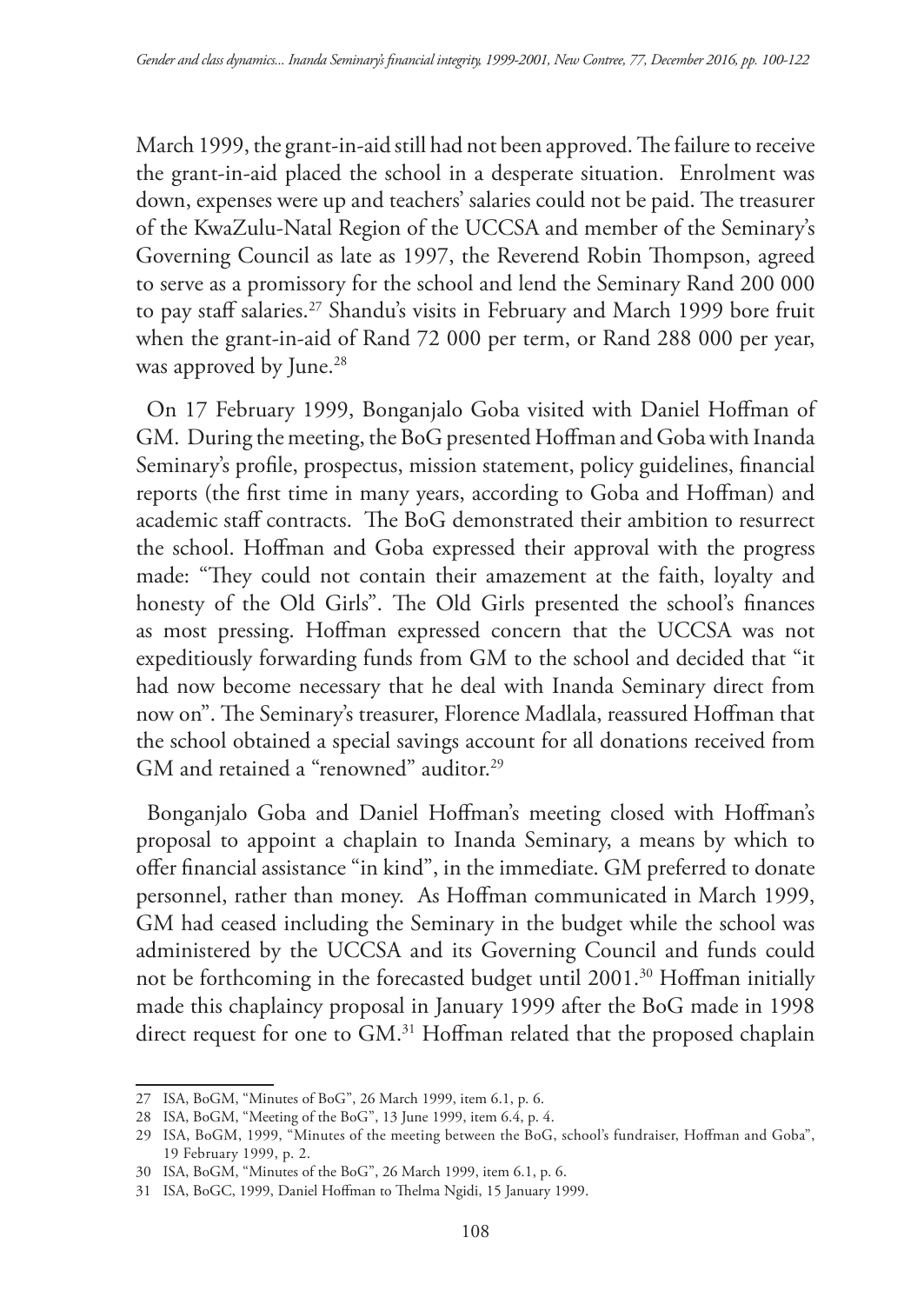is a thirty-year-old, the Reverend Susan Valiquette, who is "well tested" and expecting her first child soon.32 The BoG agreed to draft a job description for the chaplain urgently.

In 1999, the BoG felt the presence of a chaplain was desperately needed. Local Congregational ministers, such as the Reverend Bekisipho Dludla of Beatrice Street church and Gideon Shandu of the Inanda church, visited for special events and guest preached at times, but their *ad hoc* presence was insufficient for the needs of the school.33 Issues of 'religious fanaticism' (in the form of exaggerated and hyper-spiritual worship), 'lesbianism' and 'Satanism', real or imagined, periodically appear in the school's reports and obviously wreaked havoc in campus relations. Leon Benny, the deputy principal at the time, recalled:<sup>34</sup>

The students would predict there's evil spirits there. There's evil spirits now in the school. So, so [the students] would not sleep at night. The following morning, nothing [happened] at school because of the evil, the evil spirits at the school. All pumped into the children's minds… .

The BoG generally felt that "the UCC[SA] has neglected the spiritual life of the school and as a result foreign influence came in to fill the vacuum".35 The new chaplain was expected to facilitate the school's return to a soberer and more holistic life of faith. By July 1999, the counselling position held by Old Girl and BoG member Glenrose Nzimande became no longer tenable.<sup>36</sup> Religious education was also needed; the leadership of the Seminary felt the new chaplain would be able to educate and counsel. In June 1999, the school expected Valiquette to arrive in August; she did not arrive until January 2000 due to delays in processing her visa. Today, almost seventeen years later, Valiquette acts as a spiritual keel for the school, providing a link to the past and to the school's bright future.

Another male cleric, from the UCC in the United States of America, who came to Inanda Seminary's rescue on more than one occasion was the Reverend Dr Jeremiah Wright. To his credit, like the BoG and Nelson Mandela through

<sup>32</sup> ISA, BoGM, 1999, "Minutes of the meeting between the BoG, school's fundraiser, Hoffman and Goba", 19 February 1999, p. 5.

<sup>33</sup> ISA, Principal's Reports (PR), 1999, "The Principal's Report to be Presented for the UCCSA AGM", by Gladness Zimu, 23 April 1999, p. 3.

<sup>34</sup> ISA, interview, Leon Benny, by Scott Couper at Inanda Seminary, 6 December 2012, p. 8.

<sup>35</sup> ISA, BoGM, "Meeting of the Board of Governors", 3 October 1999, item 4, p. 3.

<sup>36</sup> Glenrose Nzimande, who served as a guidance counsellor, brought Inanda Seminary to CCMA for "unfair dismissal" in 2001. ISA, Staff Files, Glenrose Nzimande, Notice of Hearing from CCMA to Bongi Dlomo and Inanda Seminary, date not legible.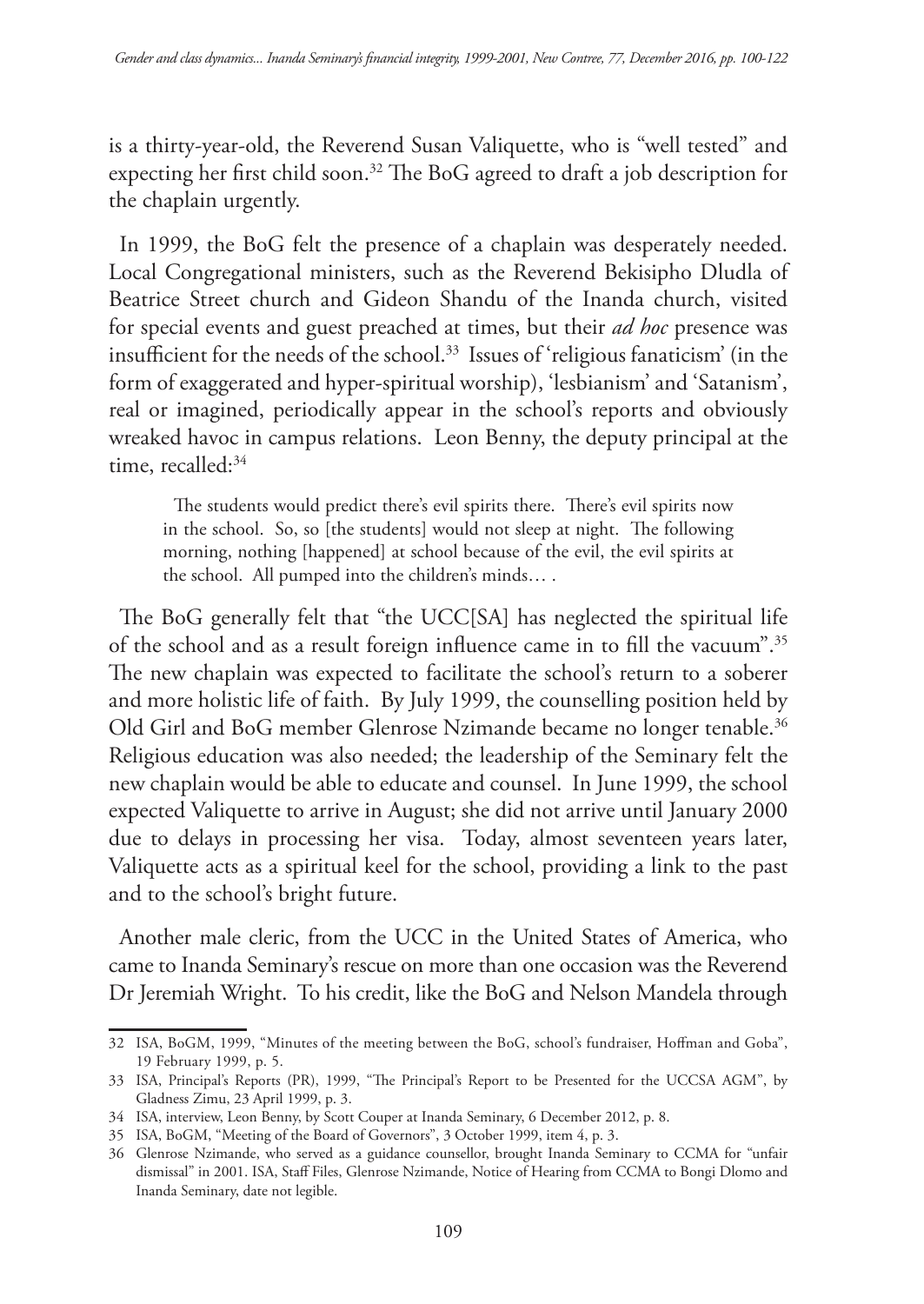Sappi, Wright saved the school from closure on more than one occasion. Wright annually travelled to South Africa with a delegation from the church he led in Chicago, Illinois: Trinity Church, UCC. Each term seemed to bring a new crisis and providentially 'it just-so-happened' that Dr Wright was visiting. On one occasion, with Florence Madlala in tears and the salaries needing to be paid immediately, Wright opened a chequebook and simply asked, "How much?" Wright's largess was astounding and for the BoG it was "manna from heaven". Wright demonstrated unconditional generosity and trust in the Old Girls, more than once. In 2001, Wright gifted R372 850.<sup>37</sup> These gifts enabled the BoG to within days, if not hours, pay teachers' salaries so classes could resume after the school break.

On 19 February 1999, Dr Ben Ngubane, national minister of Arts and Culture, visited Inanda Seminary and met with the BoG. After being briefed by the BoG's chairperson, Esther Sangweni, Ngubane could not contain his excitement and confided that "the product you are selling is viable".<sup>38</sup> Ngubane suggested that "paper companies, such as Mondi and Sappi …, should be briefed to buy into the re-development plan" for the Seminary.<sup>39</sup> A week later, the BoG wrote to Nelson Mandela appealing for assistance.<sup>40</sup> Linda (Christobel) Zama played a significant role in advocating for Mandela's intervention. Ngubane's February suggestion later came to fruition as Sappi accompanied Mandela's visit later in the year.<sup>41</sup>

On 18 May 1999, Mangosuthu Buthelezi, national minister of Home Affairs, visited Inanda Seminary. Buthelezi shared a long history with the school as he served on the Seminary's Governing Council from 1972-1975.<sup>42</sup> In addition, he sent three of his daughters to the school in the 1970s (Mandisi, Phumzile and Lethuxolo Buthelezi).<sup>43</sup> In a speech of encouragement to ISOGA, he pondered that "It would really be a sin to let this great institution die out while we are all looking".<sup>44</sup> Like Eileen Shandu, he gave a personal donation to the school which was used to purchase laboratory equipment. In July 1999, while

<sup>37</sup> ISA, "Business plan 2002 & 2003", Income and expenses, unaudited F/Y 2001, section 8.1, p. 30.

<sup>38</sup> ISA, BoGM, "Minutes of the meeting between the BoG and pro/fundraiser of Inanda Seminary and national minister for arts, culture, science and technology: Dr Ben Ngubane", 19 February 1999, p. 1.

<sup>39</sup> ISA, BoGM, "Minutes of the meeting between the BoG and Ngubane", 19 February 1999, p. 1.

<sup>40</sup> ISA, BoGC, 1999, outgoing, correspondence from Esther Sangweni to Nelson Mandela, 26 January 1999.

<sup>41</sup> In May 1999, Nelson Mandela's office notified Inanda Seminary that it received the school's invitation to visit. ISA, BoGM, "Meeting of the BoG", 2 May 1999, item 7, p. 2.

<sup>42</sup> ISA, BoG Records, "Profile: Mangosuthu Buthelezi", www.gcis.gov.za/gcis/pdf/profile\_50.pdf, as accessed on 27 November 2015, p. 13.

<sup>43</sup> ISA, Student Files (SF), Mandisi Buthelezi, Lethuxolo Buthelezi and Phumzile Buthelezi.

<sup>44</sup> ISA, PR, 1999, "Principal's report 1999", no date provided, p. 1.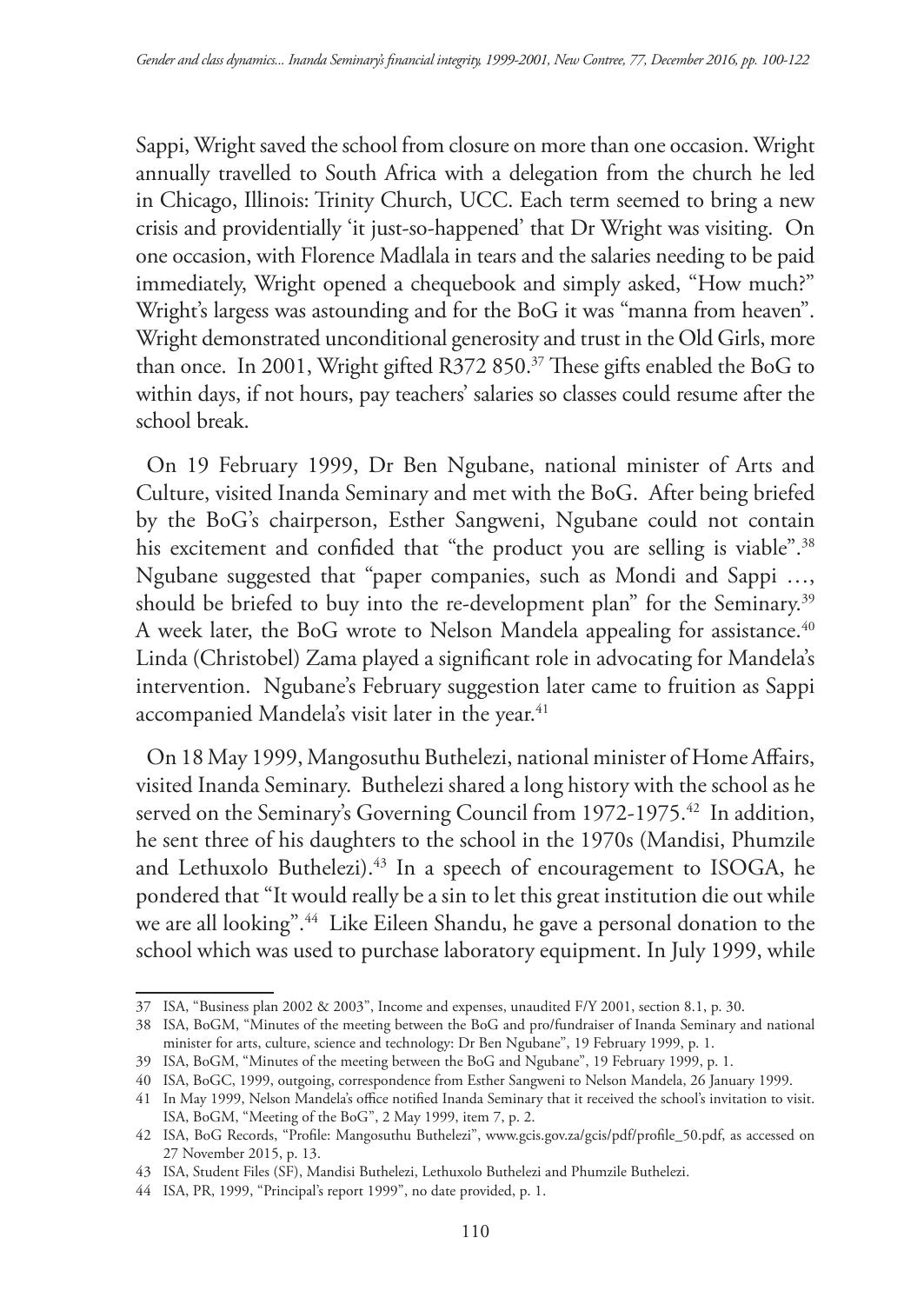recognising that the Department of Education in KwaZulu-Natal extended a grant-in-aid to the Seminary, Buthelezi indicated that he hoped the grant would: $45$ 

… help the cash-flow problems, while increasing the value of the capital assets held by the Inanda Seminary ... I have always been a strong supporter of the Inanda Seminary which for many years has rendered a very valuable service to our communities. Yours is an institution which stands in our community as a beacon of goodwill, respectability and integrity.

The BoG solicited the assistance of many prominent alumnae: Cynthia Mpati, Linda Zama, Mantombazana Tshabalala-Msimang, Baleka Mbete, Eileen Shandu, Nozizwe Madlala-Routledge, and Barbara Masekela, who was then a director of Standard Bank.<sup>46</sup> Masekela agreed to be the guest of honour at a fund raising dinner to be held on 3 July 1999. However, by the first of July, Masekela apologised for not attending due to sickness and Bonganjalo Goba replaced her as the speaker. The fundraising dinner proved to be a failure, generating a loss of R15 000. In 2009, ten years later, Esther Sangweni reminisced about this time:<sup>47</sup>

And of course ten of us then decided – because I approached a lot – now when you say alumnae, all the time it has been just a few who are active, the rest are just alumnae because they went to Inanda. But once you say hey, let's get to work, you know, a lot of people don't commit. So it has always been a very small group that is active.

In 1999, the BoG lamented that many former Inanda *omembas* lacked commitment (for example, those many who did not attend the fundraising dinner). The Board members resolved to not rely on other high profile people who only disappointed. They concluded: "Most ex-Inanda students lack the commitment. In future, let's do things on our own and not rely on others in future and we shall get a reward".<sup>48</sup>

The politically influential and economically affluent alumnae were not as supportive as the Power of Ten would have liked for the possible reason that from 1999-2001 Inanda Seminary was in an extremely precarious position. Only in 1998 was it legally confirmed that the school was private and not

<sup>45</sup> ISA, Correspondences, 1999, incoming, correspondence to Esther Sangweni from MG Buthelezi, 6 July 1999. Buthelezi's correspondence was in response to an appeal from Sangweni dated 18 June 1999.

<sup>46</sup> ISA, BoGM, 1999, "Meeting of the Board of Governors", 20 June 1999, pp. 1-2 and 4.

<sup>47</sup> ISA, ISOHP, interview, Esther Sangweni, by Meghan Healy-Clancy in Durban, 12 March 2009, p. 8 (available at http://scholar.harvard.edu/files/mehealy/files/sangweni.pdf?m=1360071229, as accessed on 27 July 2016).

<sup>48</sup> ISA, BoGM, "Meeting of the BoG", 11 July 1999, item 1, p. 1.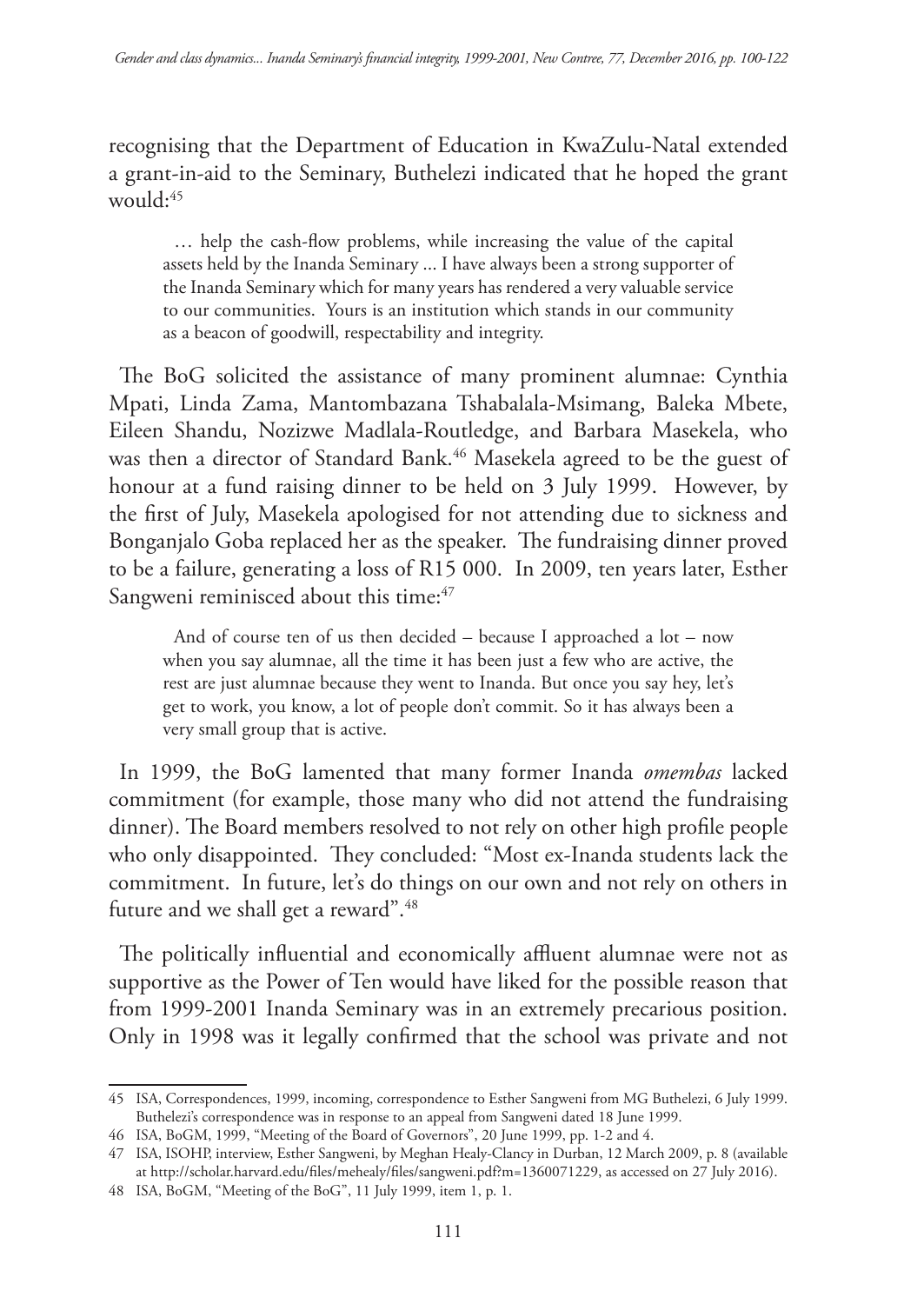public. Almost on a termly basis, salaries could not be paid. The infrastructural decay of the school was disheartening. The hesitancy for Old Girls who served the government and were involved in corporate finance to involve themselves in risky investment is understandable given their financial acumen. Any investor knows one does not invest until some certainty is demonstrated.

The portfolios that many of the Old Girls had in government and financial sectors did not allow them the spare time to devote themselves to the macro and micro management of a fledgling school. The responsibilities of ministers and deputy minsters, ambassadors and board members to blue chip companies likely very much prohibited the spare time required to assist the Power of Ten. While all of the Power of Ten were based in the Durban area and could thus more easily commute to Inanda township for meetings, many of the more prominent Old Girls travelled abroad extensively, or lived in South Africa's economic heartland, Johannesburg or had cabinet responsibilities in at the seat of the government, Pretoria. Time and logistics alone can explain much failure of many Old Girls to assist in saving the school.

A subtler "cultural" divide caused by exile and non-exile biographies may have also thwarted optimal cooperation between the Power of Ten and the other Old Girls. A subtle unconscious and unspoken dissonance often exists between South Africans who politically fought, resisted or escaped Apartheid abroad and those who remained to fight, resist or co-exist within Apartheid as civil servants (primarily teachers and nurses).49 This cultural divide between internal and external would not necessarily be realised then nor now. Yet, it is clear from student files, that when some students left Inanda Seminary and South Africa for exile, some of their values understandably changed due to political education, for example, at Fort Hare, and the "external struggle", for example, in the Soviet Union. It is very understandable if the value of "organic" home grown domestic black female vocational leadership produced from the Seminary was viewed differently than those who emphasised a "topdown", birthed from exile, black female political leadership. A hierarchy may have unconsciously been at play, whereby the politically and economically elite Old Girls perceived the working middle-class Power of Ten at the helm of the school in a condescending and "maternal-istic" manner.<sup>50</sup>

<sup>49</sup> J Kani, "Nothing but the truth", film, 78 minutes, English, drama, South Africa, 2008.*"'Nothing but the Truth'* is a gripping investigation into the complex dynamic between those blacks who remained in South Africa and risked their lives to lead the struggle against Apartheid and those who returned victoriously after living in exile" (available at http://www.africanfilm.com/NothingButTheTruth.html, as accessed on 21 July 2016).

<sup>50</sup> Only one member of the Power of Ten, Bongekile Dlomo, lived in exile.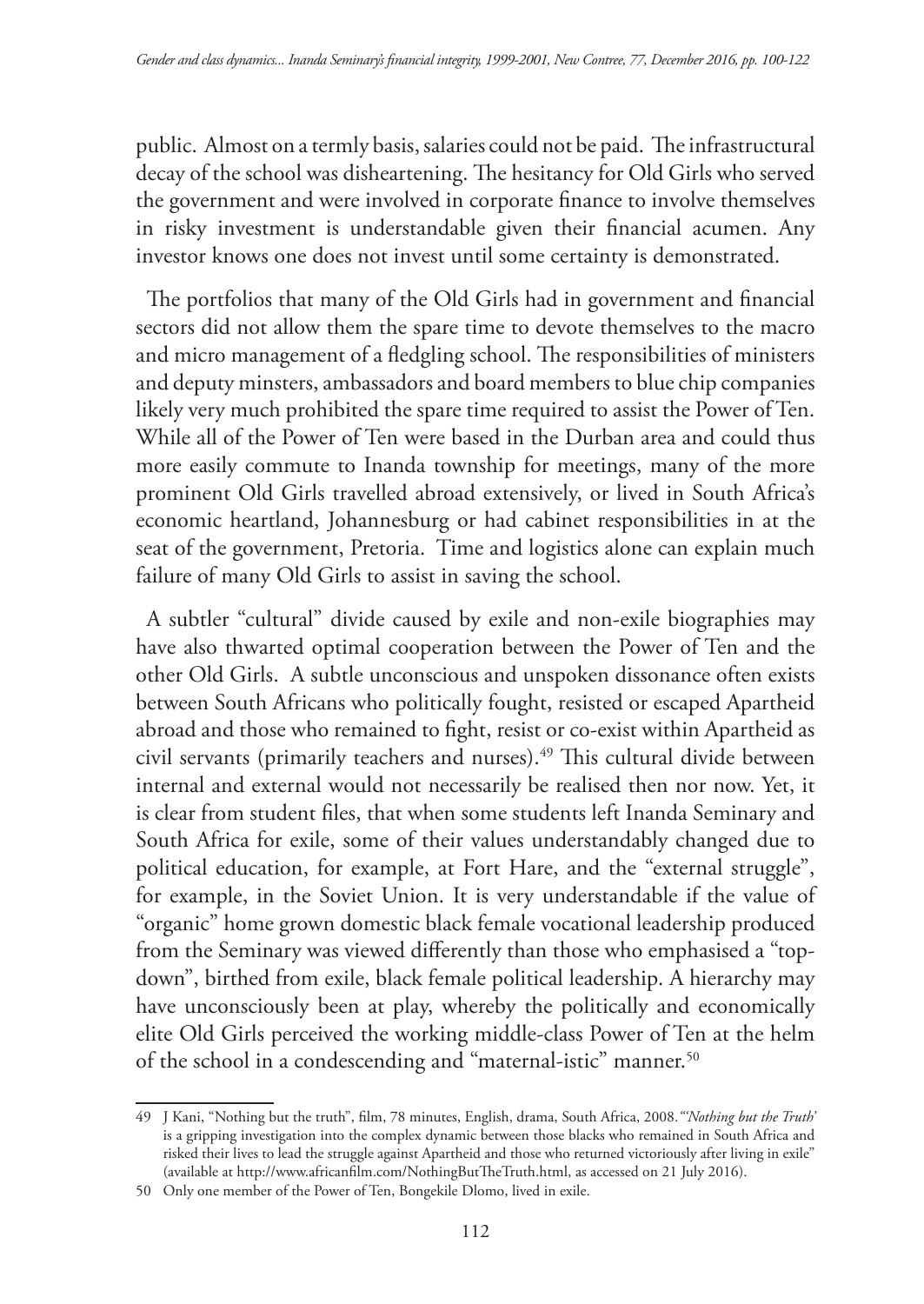Perhaps the most august occasion of the year occurred on 13 August 1999, when deputy-president Jacob Zuma and former president Nelson Mandela visited Inanda Seminary.51 Mandela's words echoed Mangosuthu Buthelezi's previously related sentiments saying: "This is a school with a good history. It would be a serious crime for us to allow an institution of this nature to collapse".52 Mandela's interest in the school is understandable; two of his daughter-in laws, Rennie (Nolusapho) and Zondi (Joyce) Mandela, attended the Seminary.53

Very soon after his retirement, Nelson Mandela capitalised on his status as a global icon and facilitated social investment, to the benefit of many organisations, from large corporations such as South African Breweries, International Business Machines and Stocks and Stocks.<sup>54</sup> Allan Wentzel, who with the Power of Ten was a member of the BoG and the UCCSA representative, recalls Mandela's *modus operandi*. 55

Madiba had this habit of picking-up the phone and saying to CEOs of various companies …, 'May I speak to Mr van As? Eugene, it's the President and I just want to tell you that you have been selected to give a million Rand to Inanda Seminary'. He had no option but to give it, okay?

During his visit, Nelson Mandela spoke to the students in Inanda Seminary's Lavinia Scott Chapel:<sup>56</sup>

This school has produced many distinguished leaders. Everyone has the potential to become an eminent citizen, not only of South Africa, but of the world. This can only be accomplished with an important weapon – education. With confidence, each one of you will become a leader with an important role to play at the frontline of this country.

One visitor present, Dr Howard Christofersen (former director of the Congregational church's McCord Hospital), recalled in a newsletter:<sup>57</sup>

… Mandela spoke emphasising that there were three historic institutions in Natal that should be preserved and supported, Adams College, Inanda

<sup>51</sup> Perhaps Jacob Zuma was impressed enough with the school that he consented to send his daughter, Brumelda Zuma (Thokozile, Esserina Shoran-Rene), to Inanda Seminary from 2008 to 2011. Her surname changed from Anderson to Zuma in 2011. ISA, SF, Brumelda Zuma.

<sup>52</sup> S Khumalo, "Inanda Seminary gets a major boost from Mandela", *Daily News*, 16 August 1999, p. 5.

<sup>53</sup> ISA, SF, Rennie Mandela and Zondi Mandela.

<sup>54</sup> Hlongwa, "A R1 million pledge rescues Inanda Seminary from death", *City Press*, 15 August, 1999. Anon., "Mandela ropes in big business to help schools", *Sunday Times*, 15 August 1999.

<sup>55</sup> ISA, interview, Allan Wentzel, by Scott Couper at Inanda Seminary, 16 August 2013, p. 4.

<sup>56</sup> M Peters, "A kiss for Madiba after school is saved", publication and date unknown.

<sup>57</sup> ISA, Correspondences, 1999, incoming, newsletter from Howard Christofersen, 1999, p. 2.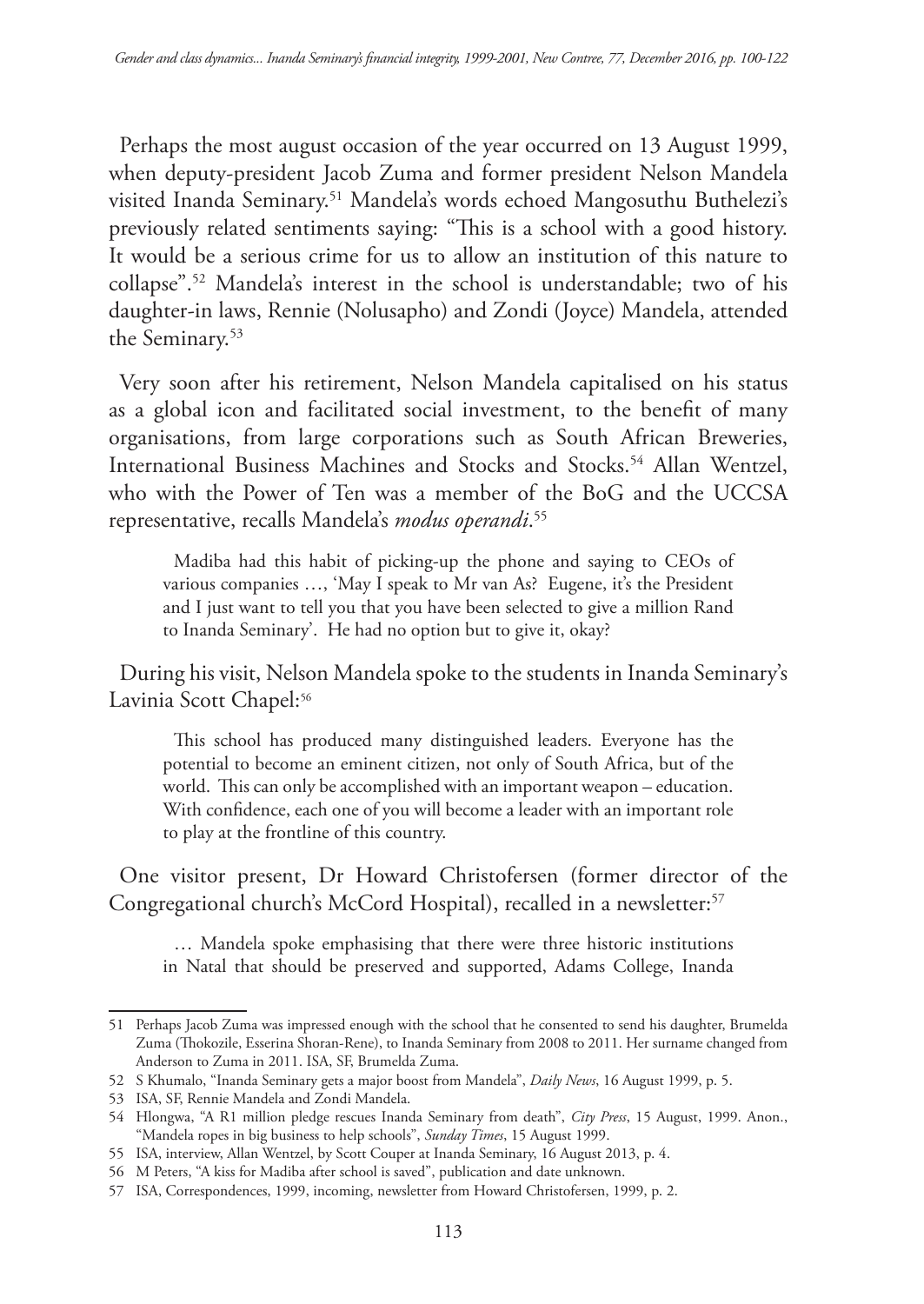Seminary and Ohlange Institute … Next he introduced [Dr] John Job, chair[person] of Sappi [SA] who announced that his company was giving one million Rand to Inanda [Seminary] for necessary improvements and seconding their chief architect to advise … And this is what Mandela is doing in his retirement from politics, twisting arms of industrial leaders to provide help for schools and other community needs…

One grade ten student, Nokwazi Ngcongo, fondly remembered the occasion:58

I was given the privilege of delivering a response speech to Madiba. I had not anticipated that after my speech, he would stand up and kiss me. I couldn't let the chance pass me by, so I kissed him and clung to him.

Another grade ten student, Lerato Mthembu, wrote:<sup>59</sup>

People came from far and near for the special day. Speeches were made, words of wisdom were given to us … He had influenced a great number of people in helping our school with some of the problems it has been facing.

Nelson Mandela's visit fostered that which enabled Inanda Seminary's longterm survival following the Power of Ten's salvaging of the school in 1998: the substantive investment of Sappi in the school's infrastructural renovation and a financial subsidy to appoint a high calibre principal, Judy Tate, in November 2002. In September 1999, Sappi visited the Seminary and fell in love with the school's potential "at first sight". Although the Power of Ten's initial goals of the partnership were unrealistically broad (refurbishment of the buildings including the razed Edwards Hall, sports facilities, academic and community outreach programmes), focus would be investment in infrastructural renovation, administrative capacity and leadership. Thereafter, Sappi invested Rand 2.5 million, after initially only promising one million, renovating the school's buildings (minus Edwards and Phelps halls) and contributing initially to the salary of a gifted and strong principal, Judy Tate, who would serve the school for almost two decades (2003-present).

## **2000: Infrastructural renovations**

As in 1999, visitations of prominent personalities lifted the profile of Inanda Seminary and thus attracted investment in its survival. For example, Eileen Shandu visited again on 19 January 2000, with Gideon Zulu (provincial

<sup>58</sup> ISA, L Mthembu, "Thanks to Madiba", *Ezakwamahedwards*, 2000-2001, p. 25.

<sup>59</sup> ISA, N Ngcongo, "The day I kissed Madiba", *Ezakwamahedwards*, 2000-2001, p. 40.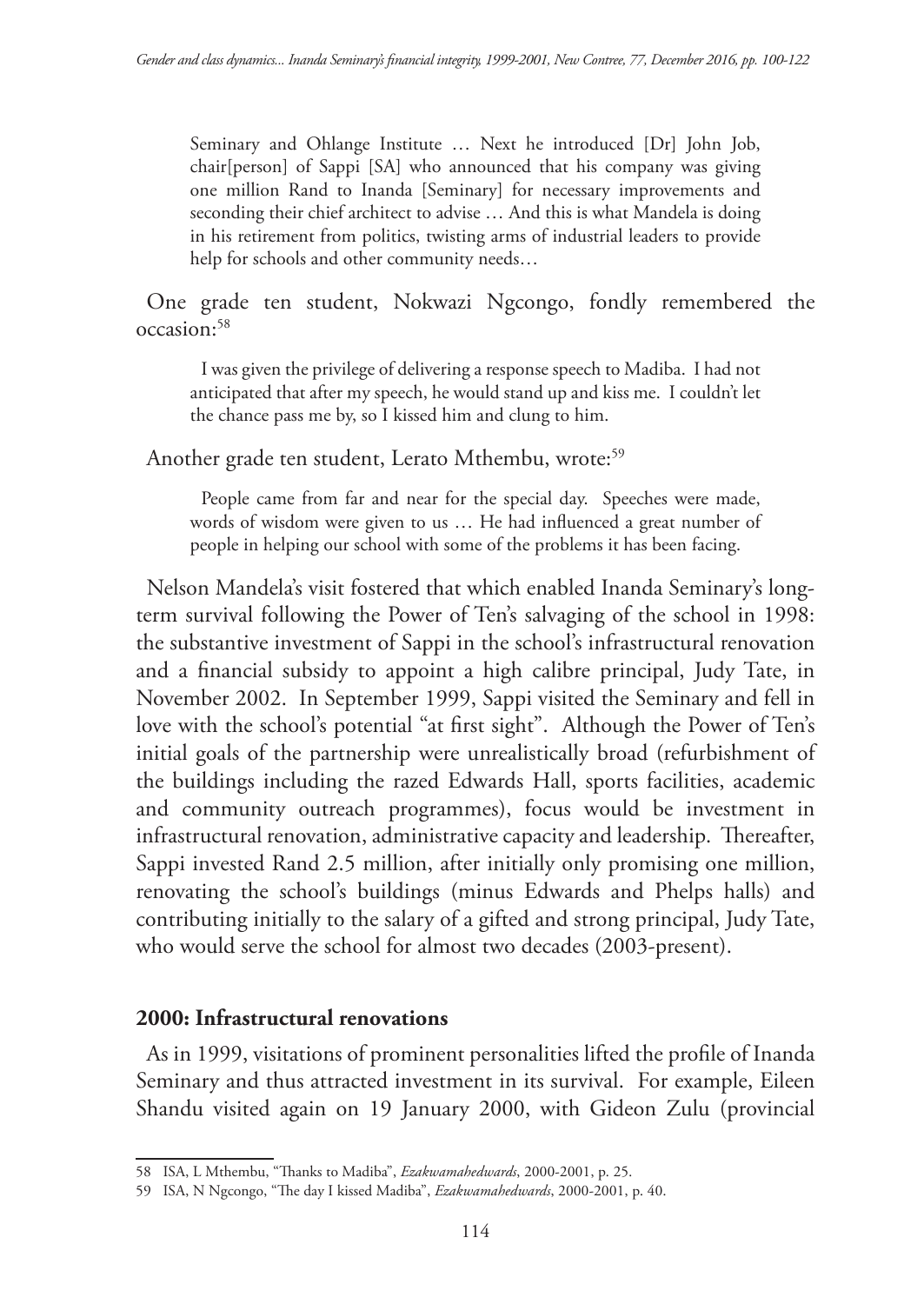member of the Executive Council for Pensions and Welfare) and *Amafa akwaZulu* (KwaZulu-Natal Heritage Council) in tow. Daniel Hoffman again visited on 9 February, no doubt to see how the newly appointed GM missionary chaplain, Susan Valiquette, was faring just over a month after her arrival at the Seminary. eThekwini Metro mayor, councillor Obed Mlaba, visited the school on 18 February 2000. Obed had a vested interest in attracting sponsors for the school, at the time his daughter attended the Seminary (Phumza Mlaba). Sappi also made periodic visits and by March 2000 it had been decided how the one million Rand investment would be spent. Sappi quickly realised that the scope of the needs far exceeded the million Rand promised; to make-up the shortfall, Sappi enlisted the support of other corporations such as Grinaker, Corobrik, KwaZulu-Natal Roofing, Engen, Real Landscapes, Marine Electrical, Maxi Clean and Pests Specialists. By the project's completion, Sappi accomplished a great deal: re-roofing several buildings (except the chapel and its hall, the Mobil Student Centre and the dormitories), repainting the school, stripping and repairing of many floors, protecting Edwards Hall (not restoring it), landscaping (including the replacement of some exotic plants with indigenous ones), paving the main avenue leading to the school, circle and campus paths, reconstruction of the entrance gate, restoration of the chapel's stained glass, restoration of antique furniture, restoration of two pianos, placement of a carpet runner in the chapel, the installation of additional stained glass windows in the chapel and the purchase of a Persian carpet for Stanwood Cottage.

Relational dysfunction and/or institutional confusion stalled progress on the renovations. Contestation over jurisdiction and between personalities, for example between Inanda Seminary alumna Linda Zama, representing ISOGA, and Esther Sangweni, the BoG's chairperson, created tensions.<sup>60</sup> Confusion existed over the roles of the Old Girls of ISOGA and the Old Girls of the BoG (as the Section 21 Company/Inanda Seminary) as it concerned the administration of the school. For example, the ISOGA constituted a "task team" which was viewed by many, including the BoG, as a second and rival board. Sangweni explained:<sup>61</sup>

Because of the tone and animosity shown at this [Old Girls' 4 March 2000] meeting, our feeling as [BoG members] is that this development cannot be taken lightly as it reveals the presence of negative forces working against the efforts to revive the school.

<sup>60</sup> ISA, BoGC, 2000, outgoing, correspondence from Esther Sangweni to Linda Zama, 27 June 2000; ISA, SF, C Zama; L Zama, "Inanda seminary 'old girls' must do their bit", *Daily News*, 5 April 2000.

<sup>61</sup> ISA, BoGC, 2000, outgoing, correspondence from Esther Sangweni to Allan Wentzel, 5 April 2000.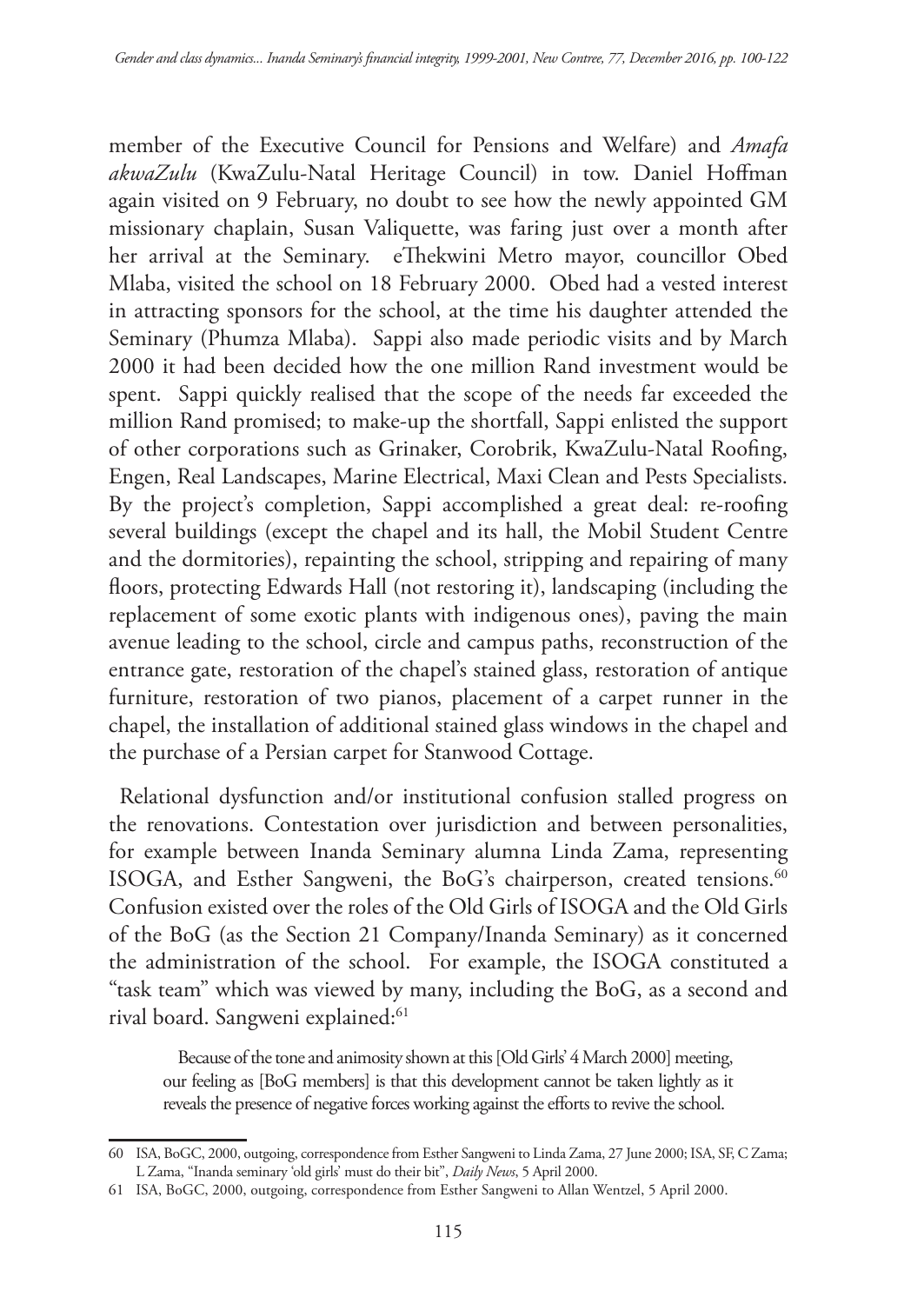Many factors can possibly explain the apparent rift between working middleclass BoG Old Girls and those who were more high profile Old Girls that belonged to the political and economic elite. One factor may have simply been personality. Personality clashes and controversial leadership styles can and do alienate. Given that the Power of Ten and ISOGA were two different alumnae groups with overlapping interests, personality differences alone could account for much discord. For example, ISOGA member, volunteer principal of Inanda Seminary during 2001-2002 and sister of Linda Zama, Cynthia Mpati, highlighted in a report personality and/or leadership style differences between the Power of Ten and her that likely also existed with ISOGA.<sup>62</sup> Mpati explained at length the dysfunctional dynamics:<sup>63</sup>

School management [principal] and governance [BoG] are completely polarised, with a cold or non-existent work professional. There is no productive interaction between these two tiers and no procedures of cooperation and communication. If this pattern persists, it is not clear how, at the end of the [2001] year, informed decisions can be made as to what responsibilities the board can with confidence, wean over to school management in the future. It is also [un]clear how future principals of the school can be expected to perform full heartedly when they wallow in demonstrated non-cooperation by the employer [BoG], within a model where school governance/employer, still want to make a legitimate mark at the operations level. This, is indeed, a double bind situation for any future principal.

Sappi planned to begin the renovations in April (actual 22 May) and complete them in September 2000, in time for the school's "At Home" celebration.<sup>64</sup> There had been a delay with Sappi's offer to renovate as there was much wrangling over what projects were to be prioritised. For example, the Power of Ten felt strongly that Edwards Hall, which was razed to the ground in a 1996 fire, needed to be re-built. The Old Girls' concern was motivated by the fact that "trees were growing out of the decaying shell" of the very building

<sup>62</sup> Cynthia Mpati's vocation is that of an educator. She volunteered to be the very part-time principal of Inanda Seminary during 2001-2002, without pay. At the time, Mpati simultaneously held a prominent post in the Department of Education and hence could be considered part of the 'elite' Old Girls, like her sister and politically connected attorney, Linda Zama. Like many of the elite, Mpati left the country for exile for political reasons. Mpati and Zama, with Eileen Shandu, can be considered anomalies in my thesis that elite Old Girls did not feature prominently in shoring-up the financial integrity of the Seminary from 1999-2001, as Zama solicited the intervention of Nelson Mandela and Mpati served sacrificially as volunteer principal. Yet, Mpati and Zama had large differences with the BoG and, in that sense, they testify to this article's thesis that there was a dissonance between the working middle-class BoG and the more elite Old Girls. Available at http:// southernafrica.ashoka.org/fellow/cynthia-mpati, as accessed on 10 August 2016.

<sup>63</sup> ISA, PR, C Mpati, "Principal's Report for a Section 21 Board Meeting of Inanda Seminary", 8 June 2001, p. 4.

<sup>64</sup> ISA, BoGM, "Second meeting of the BoG with Old Girls", 4 March 2000, item 3.ii, p. 1.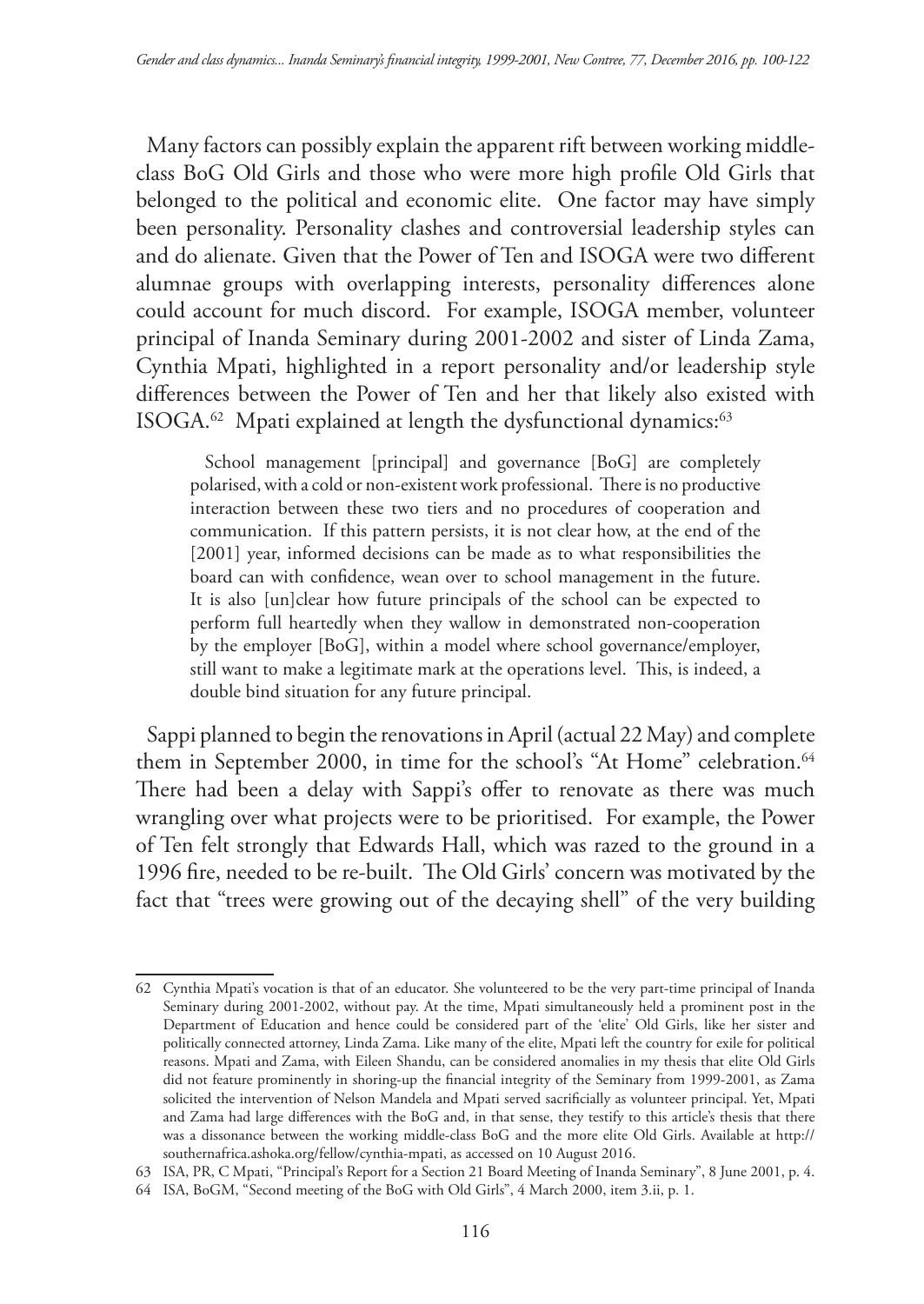named after the school's first principal and matriarch.<sup>65</sup> Sappi pointed out that the entire one million Rand would have to be sunk into that one project, at the expense of the entire school's make-over.<sup>66</sup> In actuality, the reconstruction of Edwards Hall was estimated to be Rand 2,5 million. The resurrection of Edwards Hall became so contested and acrimonious that Sappi questioned walking away from the entire project.

Though Sappi and the BoG compromised and made decisions, dissention as to how the money was to be spent persisted. For example, many felt that investment in curriculum, that is teaching and faculty leadership, required prioritisation over a cosmetic face-lift. Fortunately, all realised that a 'chicken or the egg first' debate focused on buildings or teaching was futile and both needed investment for Inanda Seminary to recover on a solid foundation. And it was further realised that all would be lost without strict financial accountability; the school needed a qualified bursar who Sappi agreed to hire and remunerate.67 In the end, Sappi gave far more than the one million Rand initially promised; rather, it contributed a total of Rand 2,5 million to the school: R50 000 towards a maintenance trust fund, R50 000 for the shoringup of and beautification of Edwards Hall, R100 000 for a scholarship fund and the balance, Rand 2.3 million, for renovations to the school's infrastructure and human resource development.<sup>68</sup> Therefore, Edwards Hall was not neglected. Sappi removed the trees, treated the brickwork and created a façade that better enabled the school to begin fundraising for its reconstruction outside the project to renovate the school.<sup>69</sup> The *Congregational Chronicle* reported:<sup>70</sup>

The whole project has been overseen by [project manager] Mr Clifton van Rooyen, who has developed a personal passion to see as much of the former mission station restored, not just to its former glory, but into a facility that is able to provide an environment in which education for the digital age of the 21<sup>st</sup> century can be carried out.

By mid-July 2000, the vital signs of Inanda Seminary were stable – but the school was still in "high care". On record 219 boarders and 22 day scholars attended the school; the BoG speculated that 300 students constituted

<sup>65</sup> B Cole, "Plea to rebuild school: *Ezika Ma-Edwards* asked to help Inanda seminary", *Daily News*, 9 August 2001.

<sup>66</sup> Loans eventually restored Edwards Hall according to heritage standards. In 2009, the then deputy president of South Africa and Old Girl, Baleka Mbete, and Old Girl Nozizwe Madlala-Routledge opened Edwards Hall during the celebration of the school's 140<sup>th</sup> anniversary of its founding.

<sup>67</sup> ISA, BoGM, "Meeting with Laurens Joubert at Sappi offices", 14 December 2000, item 2, p. 1.

<sup>68</sup> ISA, BoGM, "Meeting of the BoG of Inanda seminary", 25 August 2000, item 10, p. 7.

<sup>69</sup> B Cole, "Plea to rebuild school", *Daily News*, 9 August 2001.

<sup>70</sup> S Valiquette, "Inanda restoration proceeding", *Congregational Chronicle*, 6(1), April 2001, p. 1.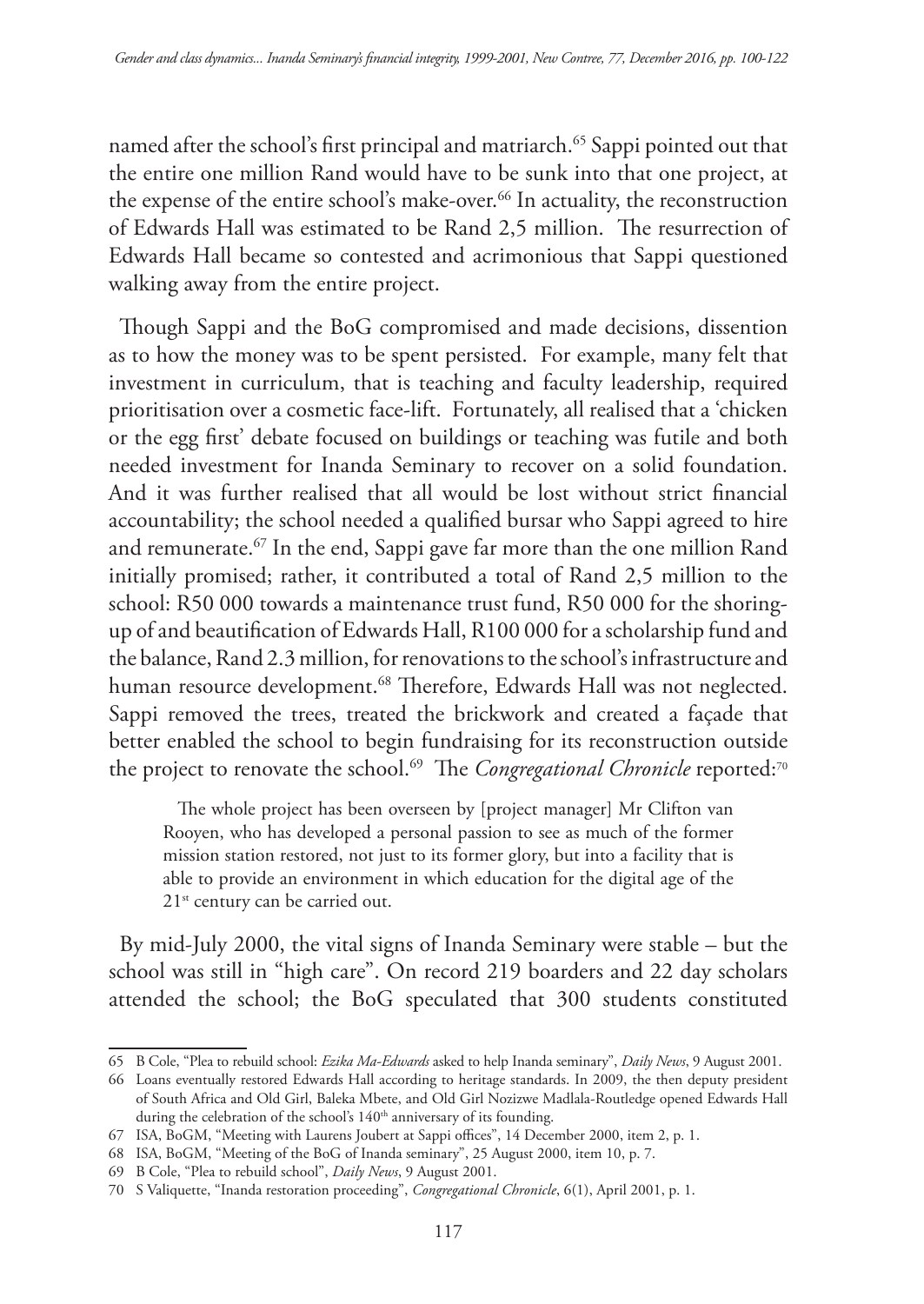maximum capacity. Day scholars paid R1 500 per year and borders R7 720 per year totalling a R1 723 680 income from fees, though the budget required R2 400 000.<sup>71</sup> During the mid-year, the BoG discussed the raising of the school fees under the pretext that the school would soon be renovated and fees were currently low on account of the school's dilapidated state.

### **Rededicated: The year 2000 and beyond**

On 29 May 2001, Nelson Mandela arrived with Sappi at Inanda Seminary to celebrate the completion of the renovation which began approximately one year earlier.72 The UCCSA's general secretary, the Reverend Dr Desmond van der Water, spoke at the dedication service commenting that "The Seminary was a symbol of the re-building of the country that had been ravaged by Apartheid".73 Sappi's executive chairperson, Eugene van As, remarked:74

We are honoured to be part of this project. The Seminary has produced many of South Africa's leaders and we believe it is crucial to continue investing in centres of excellence to create leaders for the future.

Mandela rededicated the school and unveiled the bust of former principal, Mary Kelly Edwards. Global Ministries' recently appointed missionary chaplain, Susan Valiquette, reported on the historic event:75

Nelson Mandela's thirty-five minute address was witty, challenging and inspiring. Mandela began by thanking Sappi and quipped that he is enjoying more success since he has stepped down as president. [He said:] 'Now that I am an old man no one sees me as a threat. When a pensioner requests money, they say, Give the old man something'. Mandela's address focused on education and the challenges of education in South Africa: 'Education is crucial to living a life of security and freedom'.

Mandela reminded those in attendance of his "long walk to freedom":

'Freedom – which means that people should be able to earn enough money to feed their families and send their children to school. Freedom – the journey towards freedom has not yet ended'.

<sup>71</sup> ISA, BoGM, "Minutes of BoG Meeting", 22 July 2000, p. 2. Above minutes corrected on 25 August 2000. ISA, BoGM, "Meeting of the BoG of Inanda Seminary", 25 August 2000, item 3b, p. 1.

<sup>72</sup> K Bisetty, "Inanda's school saved", *Daily News*, 30 May 2001, p. 5.

<sup>73</sup> K Bisetty, "Shine where you are", *School Matters* (*Daily News*?), s.a.

<sup>74</sup> Anon., "Pulp satisfaction for Inanda Seminary", *The Teacher*, August 2001, p. 4.

<sup>75</sup> ISA, BoGR, S Valiquette, "Chaplain's report", 8 June 2001, addendum.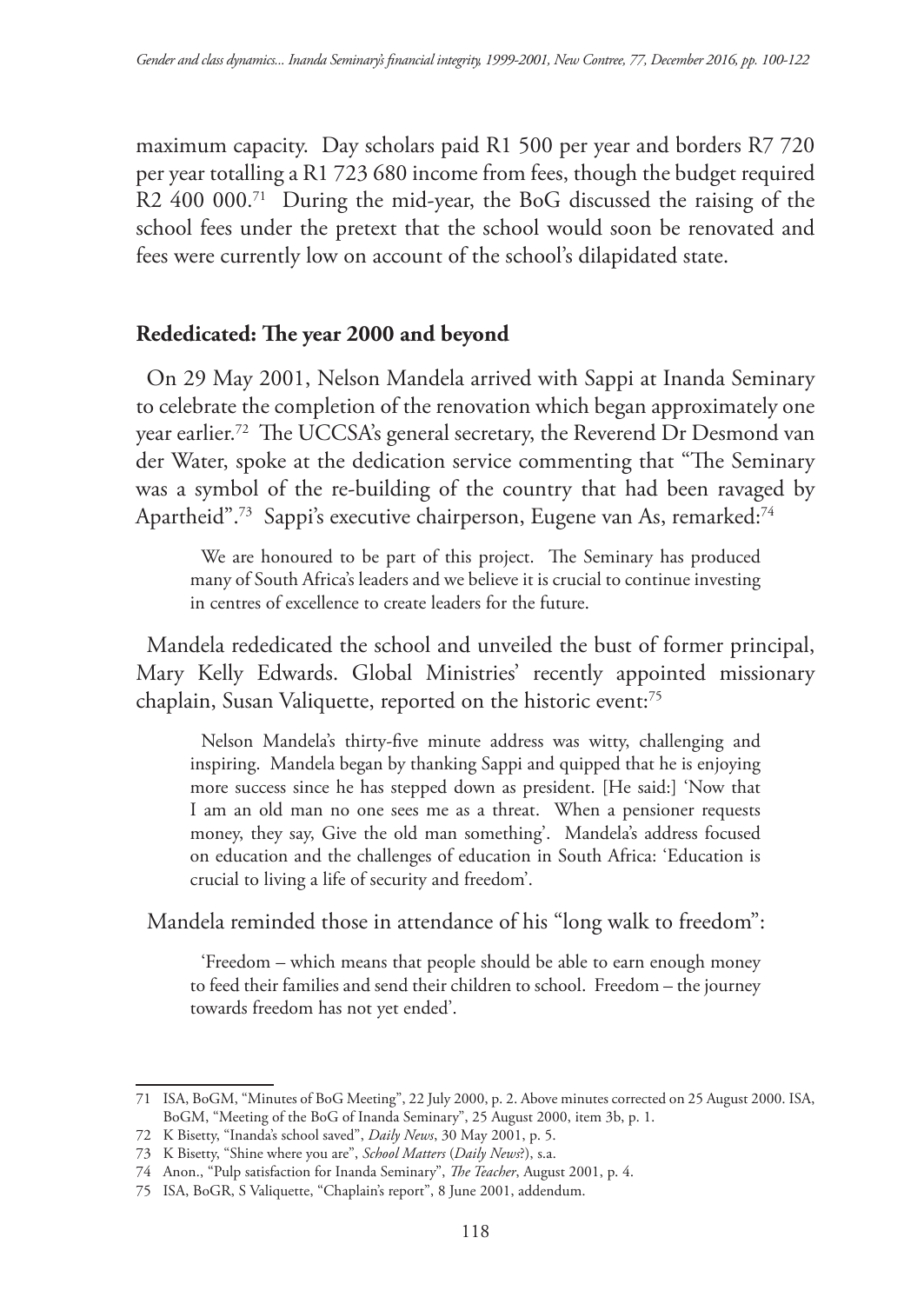Three people were not included in the programme when Nelson Mandela rededicated Inanda Seminary. The exclusion by the BoG of Old Girl and volunteer principal, Cynthia Mpati, and vice principal, Leon Benny, were egregious. The omission of Jeremiah Wright, though accidental and understandable, left him fuming and led to many efforts of damage control. Wright was a high profile personality who travelled with his wife from the United States of America for the occasion and his inability to have a photo opportunity to meet Mandela (likely at the top of Wright's "bucket list") led to an embarrassing fiasco. In many ways, Wright had good reason to expect an audience, no matter how brief, with Mandela for he contributed numerous times through his church substantive amounts of money to keep Inanda Seminary financially afloat when it could not afford to pay its teachers' salaries. Yet, when he arrived for the rededication of the school, Wright's coveted encounter with Mandela did not occur due to strict time constraints and restrictive protocol due to security imperatives. Wright's disappointment and cries of racism against Sappi's public relations officer, Lourens Joubert, left the relationship between him and the BoG in need of triage. The Seminary's long-time office receptionist, Erica Joubert (no relation to Lourens), offers another plausible insight as to the cause of the rift between the BoG and Wright and his claims that it allowed a paternalistic and racist corporation to dictate events for the school's dedication (and thus Wright's exclusion from meeting Mandela). Wright donated funds to Inanda Seminary with "no strings attached". Jeremiah just felt, "How could somebody [Sappi] just come and dictate to you people? Why do you allow this person to come and dictate or something of this sort…".76

In addition to its investment in Inanda Seminary's bricks and mortar, Sappi sponsored the salary of a registrar to provide "competent financial personnel and records" which would convert in 2003 to the partial sponsorship of a principal to steer the school into a new era.77 Former UCCSA president, the Reverend Ian Booth, applied for the position and became the registrar from 2001 to 2003. At times, Booth became uncomfortably accountable to both Sappi and the BoG. Booth had management experience, knew the wider church and as late as 1997 served on the Governing Council before the church relinquished control to the Old Girls. Overall, Booth's short tenure at the Seminary was positive. For example, Booth converted the Seminary's manual cheque system to internet

<sup>76</sup> ISA, interview, Erica Joubert/Scott Couper (Inanda Seminary), 25 November 2013, p. 10.

<sup>77</sup> ISA, interview, Allan Wentzel/Scott Couper (Inanda Seminary), 16 August 2013, p. 2.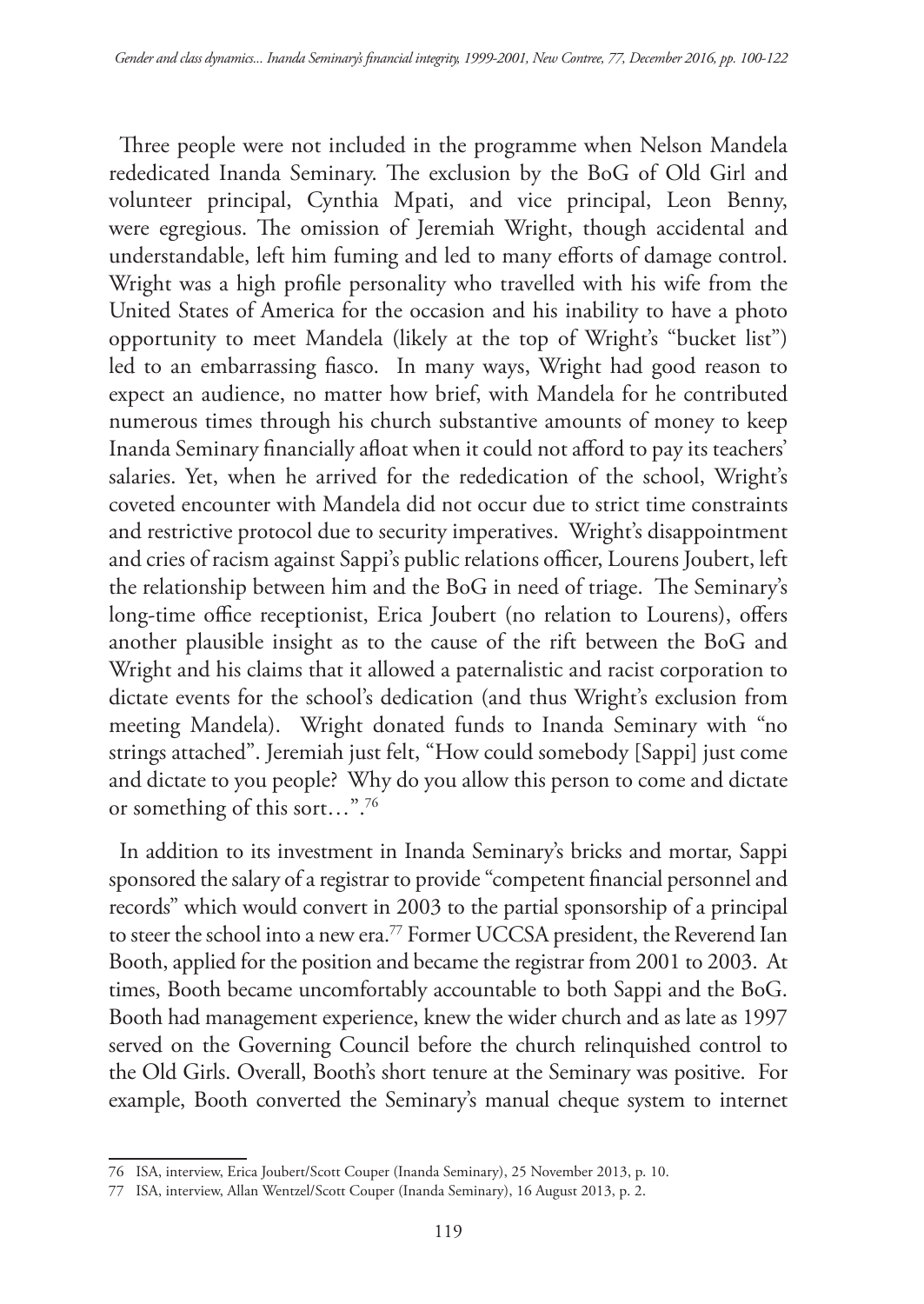banking, though not without problems.78 Almost immediately, banking fraud occurred whereby a bank teller obtained a pin code and a bed and breakfast in the Free State began withdrawing over R115 500. Not understanding the technology of internet banking, some staff on campus wrongly deduced it was Booth who committed the fraud. Another rumour circulated throughout the school's local staff that 'there were no funds for salaries as Auntie Net stole all the money'. Yet, no one could discern who exactly was Auntie Net (Auntie Net was actually the "internet"). Booth also suffered the chronic relational and communication problems others did with the BoG and many concerns were raised about his role.79

Sappi also wished to ensure that their investment was sustainable, so it founded, with a R100 000 donation, an Inanda Seminary Maintenance Trust Fund (later renamed "ISOGA Education and Development Trust").<sup>80</sup> The chairperson of Sappi's South African businesses, John Job, contributed an additional R10 000 to be designated for the future renovation of Edwards  $Hall.81$ 

## **Conclusion**

Inanda Seminary has throughout its history produced pioneering South African women leaders. Yet, despite its prominent place in educational history, the Nationalist Party's implementation of Bantu Education and the socio-political ramifications of Apartheid diminished the school over the decades, causing it to decay. Though the Seminary survived Apartheid, it ironically could not survive the rough seas of the new democratic political dispensation as it was unable to compete against its better financed former Whites-only private and public schools. The UCCSA formally decided to decommission the school in 1997, but its alumnae took command in 1998 and re-opened the Seminary as an independent Section 21 Company. Though saved in 1998, from 1999 to 2000 the school was financially unsustainable and chronically on the verge of closing again.

One might assume that the alumnae who comprised of the political and economic elite would have come to the immediate aid of their working middleclass sisters who struggled on the grassroots to save Inanda Seminary. From

<sup>78</sup> ISA, BoGM, "Meeting of executive of BoG", 1 February 2002, item 4, p. 4.

<sup>79</sup> ISA, Business plan 2002 & 2003, "Registrar's report as at workshop of 28 April 2002", section 17.4.2, p. 104.

<sup>80</sup> ISA, BoGM, "Inanda Seminary – registrar", 13 September 2001, item 3.4, p. 1.

<sup>81</sup> ISA, BoGM, "Meeting of the BoG", 2 February 2001, item 5, p. 1.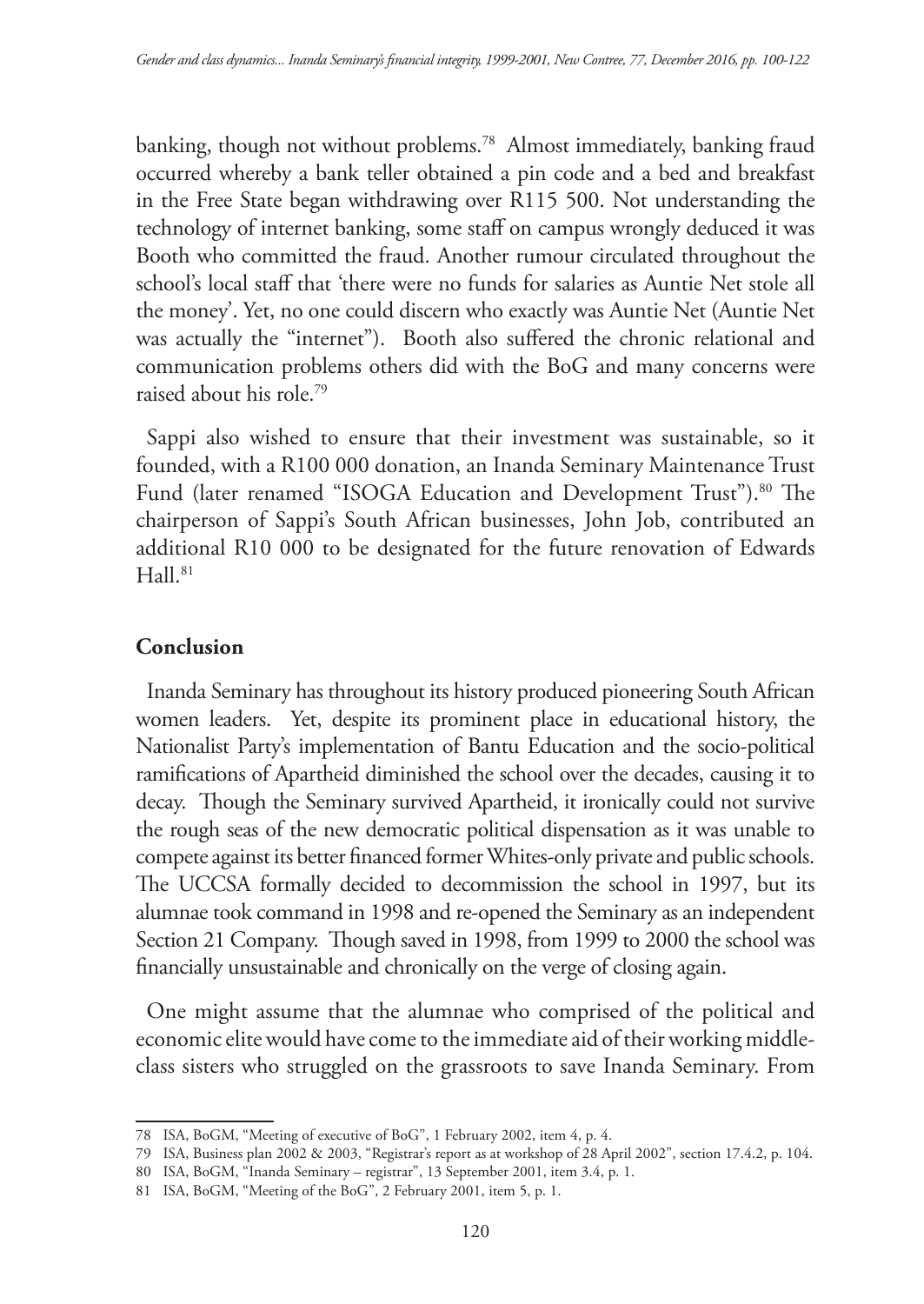1999-2001, they did not; solidarity seemed to be in short supply. Instead, men came to the BoG's rescue during this time. As this article demonstrated, the BoG were especially disappointed in "their own". Many were seen to "lack commitment", were conspicuously absent and did not substantively contribute to the efforts to save the school. The resentment of the Power of Ten was sufficient to 'write-off' high profile alumnae and conclude and resolve: "Most of the ex-Inanda students lack the commitment. In future, let's do things on our own and not rely on others in future and we shall get a reward".

Rather than high placed women, men financially invested in Inanda Seminary during 1999-2001. On the ecclesiastic side, Daniel Hoffman of GM, Jeremiah Wright of Trinity Church, Robin Thompson and Allan Wentzel of the UCCSA supported the Old Girls by shoring up the financial integrity of the school while it was still in crisis. On the business and political sides, Jon Job of Sappi SA together with Nelson Mandela of the ANC perhaps contributed the greatest. Prominent men, rather than prominent women, contributed more substantively to the Seminary's financial survival from 1999-2001 for the simple reason that, within a still patriarchal South Africa, men predominantly held the purse strings of power, not only in the church, but also in business and government.

"Class" which produced "culture" differences, be they economic or ideological, created a cleavage dividing the efforts of the Power of Ten and the political and economic elite during the saving of the school by the former. As this article has demonstrated, "class" can manifest itself vocationally: "professional trade" or "politician/mogul". Class can manifest itself ideologically: "ex-ile" or "in-ile". While not necessarily recognised at the time nor even now, the middle working class BoG members perhaps possessed a different culture than the political and economic elite as they exited Apartheid from different contexts. The Power of Ten within the BoG felt beholden to Inanda Seminary and the values it taught and thus personally committed themselves to saving the Seminary. Though unconscious and thus unstated, there may have also existed sentiments of condescension of the political and economic elite towards their humbler working middle-class sisters who likely were perceived as amateurs and unlikely to succeed given their seemingly hopeless task. Also, one must also consider that the political and economic elite were terrifically busy. Those in government and corporate finance had tremendous portfolios and responsibilities that caused them to travel extensively domestically and